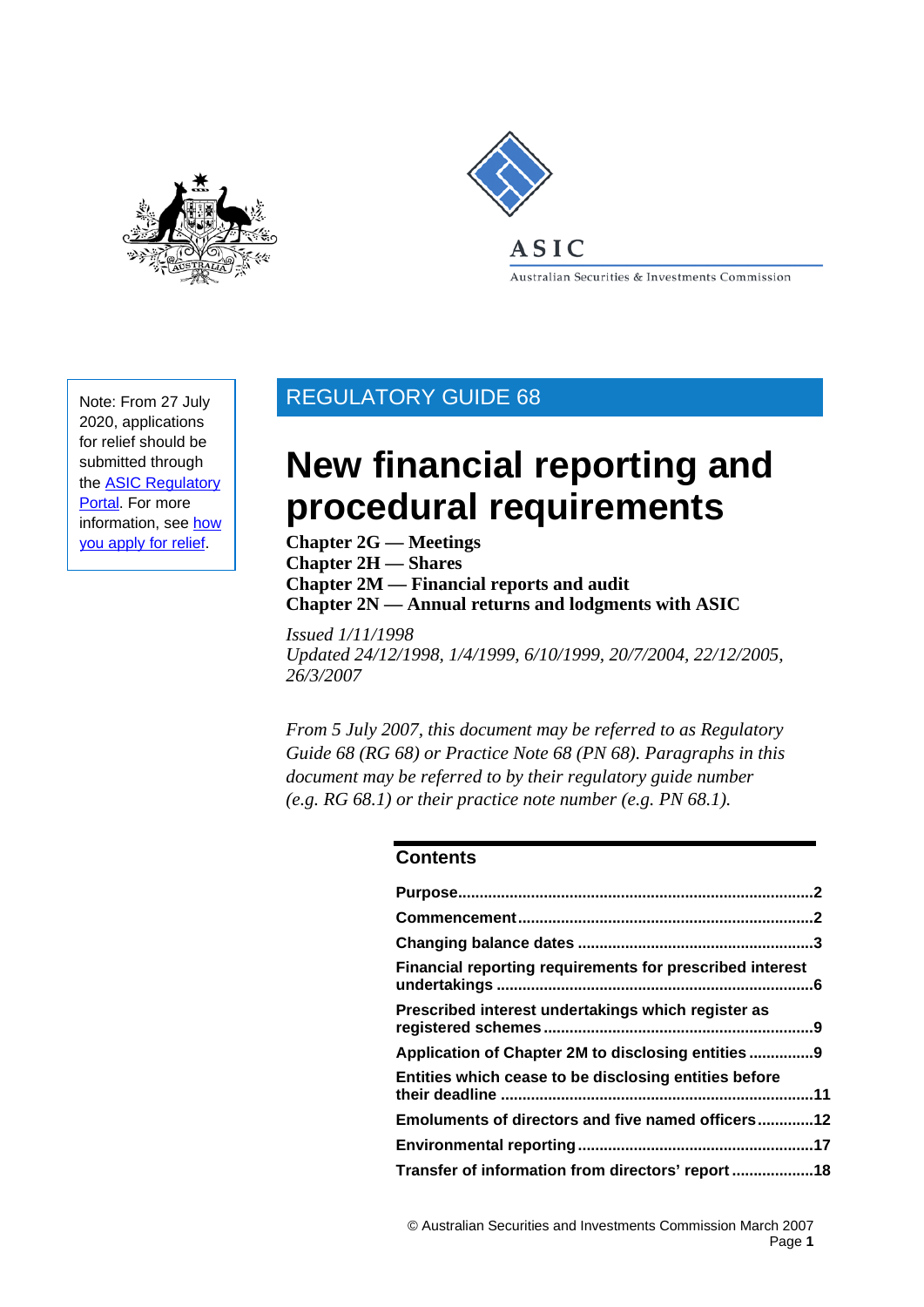| Statement of compliance with accounting standards in                                                |     |
|-----------------------------------------------------------------------------------------------------|-----|
|                                                                                                     | 21  |
|                                                                                                     |     |
|                                                                                                     |     |
| Accounting impact of share capital requirements24                                                   |     |
| Lodgment of company annual returns and financial                                                    |     |
|                                                                                                     |     |
| General meeting notice period for public companies 33                                               |     |
| Directors' and officers' remuneration of                                                            |     |
|                                                                                                     | .35 |
| Market value accounting by registered schemes 36                                                    |     |
| Attachment to RG 68 Comparison of reporting<br>requirements in relation to directors' and officers' | .36 |
|                                                                                                     |     |

## <span id="page-1-0"></span>**Purpose**

RG 68.1 The purpose of this guide is to clarify some of the accounting-related requirements introduced into the Corporations Law ("the Law") by the *Company Law Review Act 1998* ("CLRA") and the *Managed Investments Act 1998* ("MIA"). The matters discussed in this guide relate to the following areas of the Law:

- (a) the financial reporting and audit requirements;
- (b) the share capital requirements for companies;
- (c) the meeting requirements for public companies; and
- (d) the annual return requirements.

RG 68.2 In this guide, the term "old" is used to describe provisions of the Law prior to CLRA and MIA. The term "new" describes provisions of the Law after CLRA and MIA. All section references are to sections of the Law unless otherwise stated.

## <span id="page-1-1"></span>**Commencement**

RG 68.3 Most of the new requirements introduced by CLRA apply from 1 July 1998, including the amendments made by Schedule 5 of CLRA concerning the nominal value of shares and share capital reductions.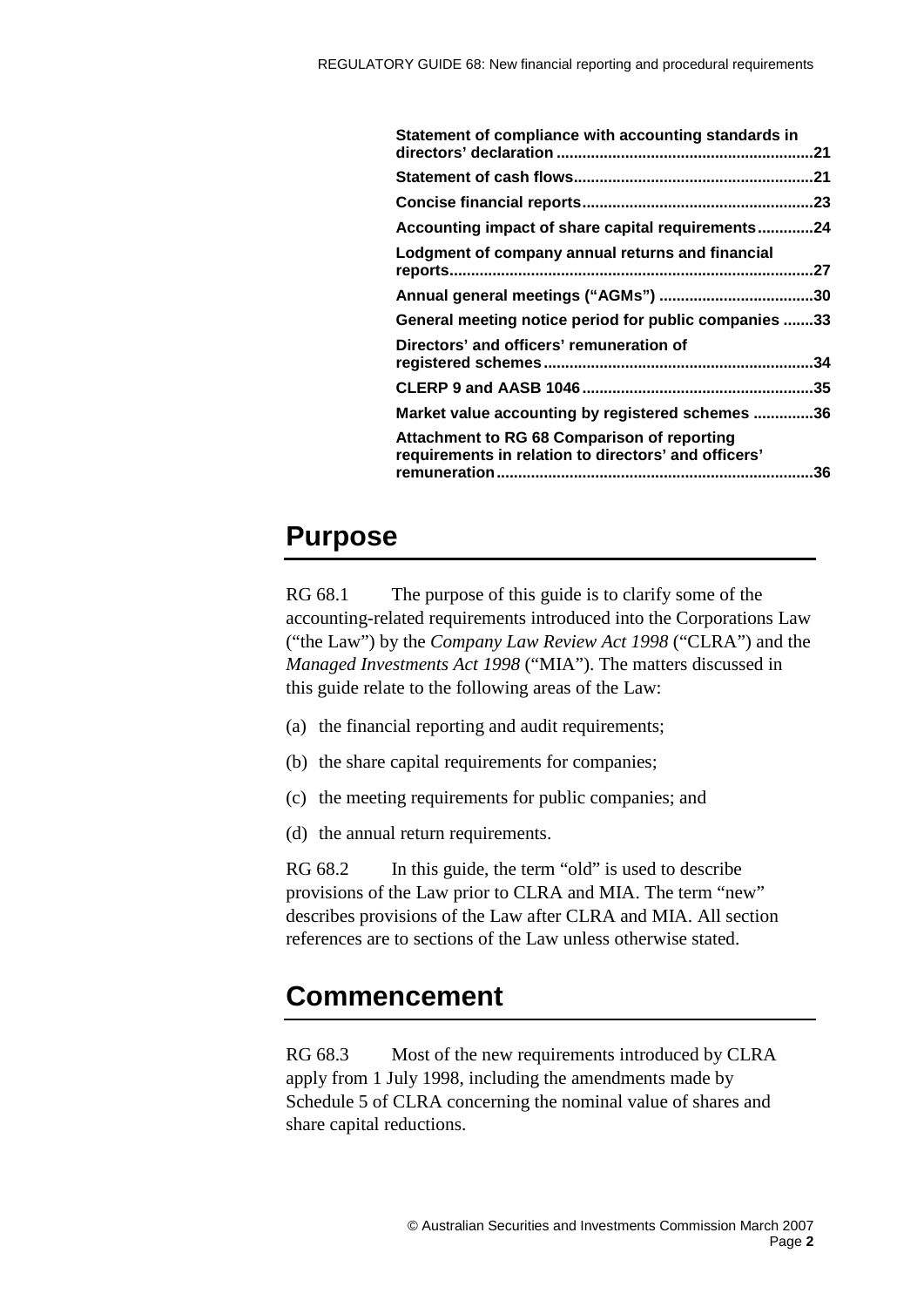RG 68.4 Under s2 of CLRA, Schedules 1 to 4 of CLRA could commence on a day fixed by proclamation, while Schedule 5 commenced immediately after the *Taxation Laws Amendment (Company Law Review) Act 1998*. In both cases, the relevant date was 1 July 1998. Section 3 of the *Acts Interpretation Act 1901* causes CLRA to come into operation immediately on the expiration of the 30 June 1998.

RG 68.5 However, special transitional provisions apply in relation to the new financial reporting and audit requirements contained in Chapter 2M of the Law. In particular, s1431 applies these requirements for financial years and half-years ending after 30 June 1998. ASIC Class Order [CO 98/95] also allows entities to apply the old financial reporting requirements for financial years and half-years ending 1 July 1998 to 7 July 1998. (For simplicity, the effect of Class Order [CO 98/95] is generally not taken into account in the remainder of this guide.)

## <span id="page-2-0"></span>**Changing balance dates**

### **Old requirements concerning financial years**

RG 68.6 Under the old s70A, the directors of a company could resolve to make any financial year of the company a period of up to 18 months. In the case of a prescribed interest undertaking the financial year was required to be a period of 12 months ending on 30 June each year (or such other date instead of 30 June specified in a deed relating to the prescribed interests).

RG 68.7 The old s290 also required the financial year of an entity to be synchronised with that of any company which controlled it.

### **New requirements concerning financial years**

RG 68.8 The new s323D requires each company, registered scheme and disclosing entity ("the entity") to have a financial year of 12 months (plus or minus 7 days) except:

- (a) in the first financial year after it is registered or incorporated, when the financial year may be a period of up to 18 months determined by the directors; or
- (b) to synchronise the financial year with that of a company, registered scheme or disclosing entity which controls the entity.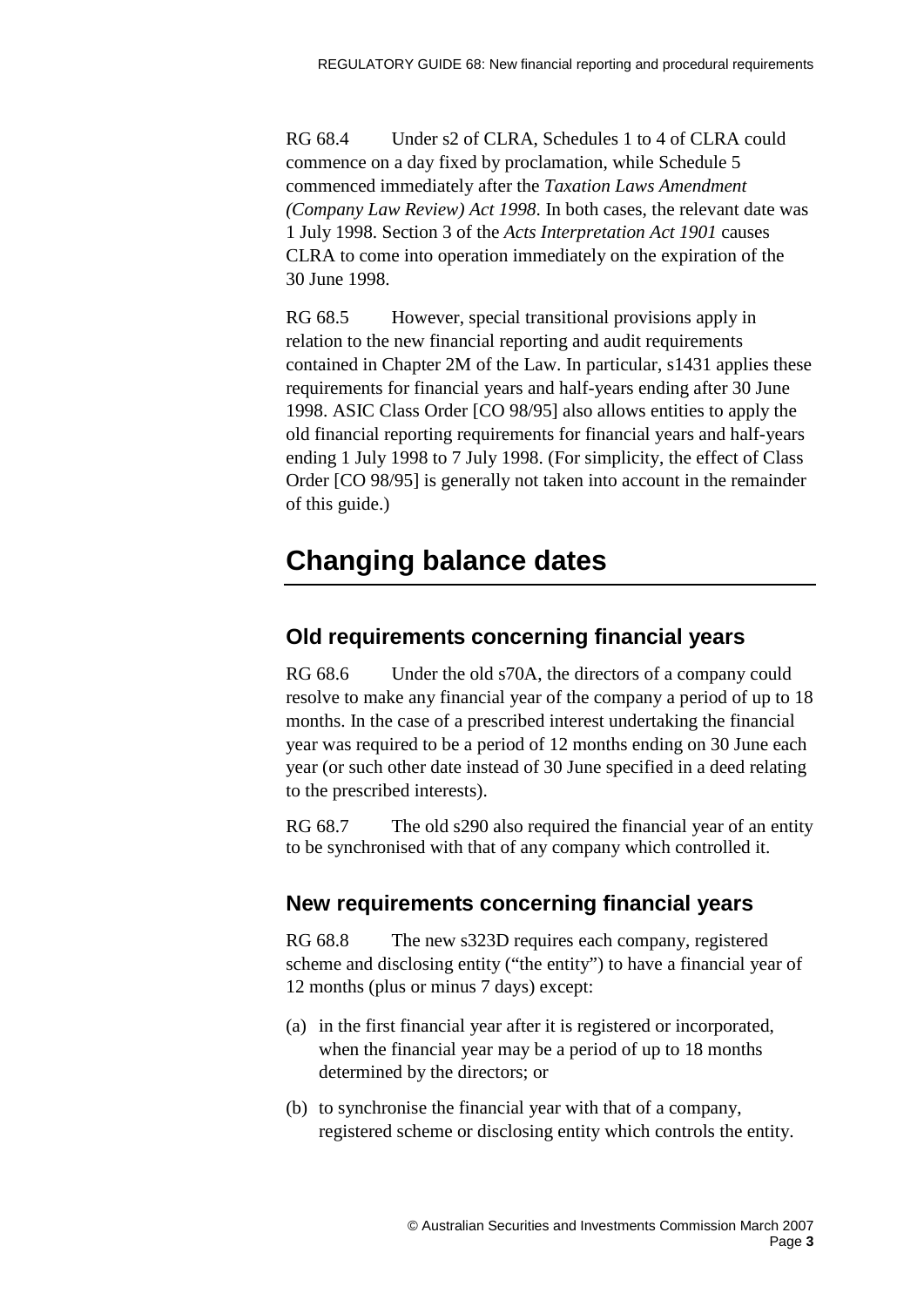RG 68.9 In certain circumstances, ASIC Class Order [CO 98/96] also allows synchronisation with a foreign parent. Requirements for applications to ASIC for individual relief under the new s340 to synchronise with a foreign parent are outlined in ASIC Regulatory Guide 58 *Reporting requirements — Registered foreign companies and Australian companies with foreign company shareholders* (RG 58).

## **Effect of changes in requirements for financial years**

RG 68.10 Application of the old and new requirements concerning financial years during the transition from the old to the new financial reporting requirements will vary depending upon the circumstances. The possible scenarios for companies and disclosing entities which are bodies corporate are discussed below (this discussion is not relevant to prescribed interest undertakings).

### **Between balance dates prior to 1 July 1998**

RG 68.11 Since the old financial reporting requirements apply for all financial years which ended on or before 30 June 1998, the directors of a company can apply the provisions of the old s70A to change the company's financial year between two balance dates which both end on or before 30 June 1998 provided that the resolution was made prior to 1 July 1998.

RG 68.12 The transitional provisions in s1431 apply the financial reporting requirements in the old Part 3.6 and the provisions of the old s70A to both financial years. The old s70A is repealed by Part 4 of Schedule 2 to CLRA and is therefore specifically subject to the transitional provisions in s1431.

RG 68.13 The balance date must not be changed if this would result in desynchronisation with the financial year of a controlling entity (old s290(3)) and cannot be changed if the deadline for reporting in relation to the proposed new balance date has passed.

## **From balance date on or before 30 June 1998 to balance date after 30 June 1998**

RG 68.14 A resolution made by the directors of a company prior to 1 July 1998 to extend the company's financial year from the 12 months ended 30 June 1998 to a longer period (not exceeding 18 months) ending after 30 June 1998 remains effective. The directors are able to apply the old s 70A in such circumstances.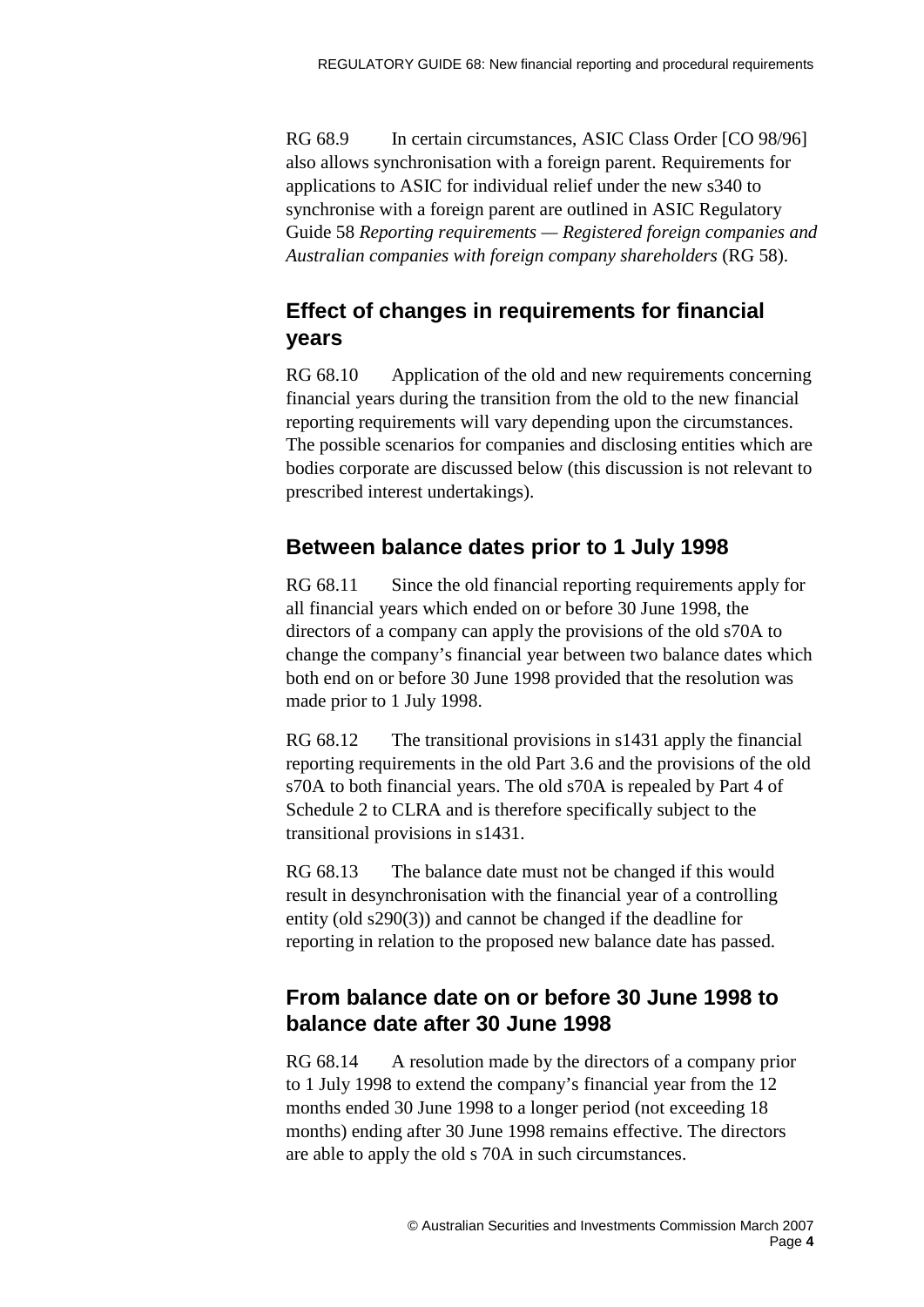## **Between balance dates after 30 June 1998 where financial year commenced before 1 July 1998**

RG 68.15 A resolution by the directors of a company under the old s70A to change the company's balance date from a date after 30 June 1998 to another date after 30 June 1998 remains effective provided that resolution was made before 1 July 1998. It is considered that the financial year has been determined under the old Law and that s1431 then specifies that the new Chapter 2M applies to the company in respect of that financial year. That is, the new s323D will only have effect for subsequent financial years.

RG 68.16 All of the other new financial reporting and audit requirements of the Law apply given that the reporting obligation crystallises at a time (ie the new balance date) when the new Chapter 2M applies pursuant to s1431.

## **Between balance dates after 30 June 1998 where financial year commenced 1 July 1998 or later**

RG 68.17 It is inappropriate to apply the old s70A in respect of financial years which commenced after 30 June 1998. Any resolution made under the old s70A is ineffective even if it was made prior to 1 July 1998.

RG 68.18 Accordingly, a company can only change its balance date in the circumstances permitted by the new s323D or in accordance with a relief order made by ASIC.

## **Individual applications to change financial year**

RG 68.19 As mentioned earlier, ASIC published its policy concerning synchronisation of an entity's financial year with that of a foreign parent in RG 58.

RG 68.20 Entities may also be able to obtain individual relief from ASIC under the new s340 from the requirement to have a financial year of other than 12 months (plus or minus 7 days) where they can demonstrate to ASIC's satisfaction that the new s323D imposes unreasonable burdens. Applicants should have regard to RG 58 at RG 58.48–RG 58.51, even if the entity is not seeking to synchronise with a foreign parent. Where the entity is controlled by another entity but not by a foreign entity, subparas (a) and (f) of RG 58.48 should be read as if the references to "foreign parent" were references to "parent". In the case of public companies, applications should also have regard to the requirements of s250N concerning the holding of AGMs.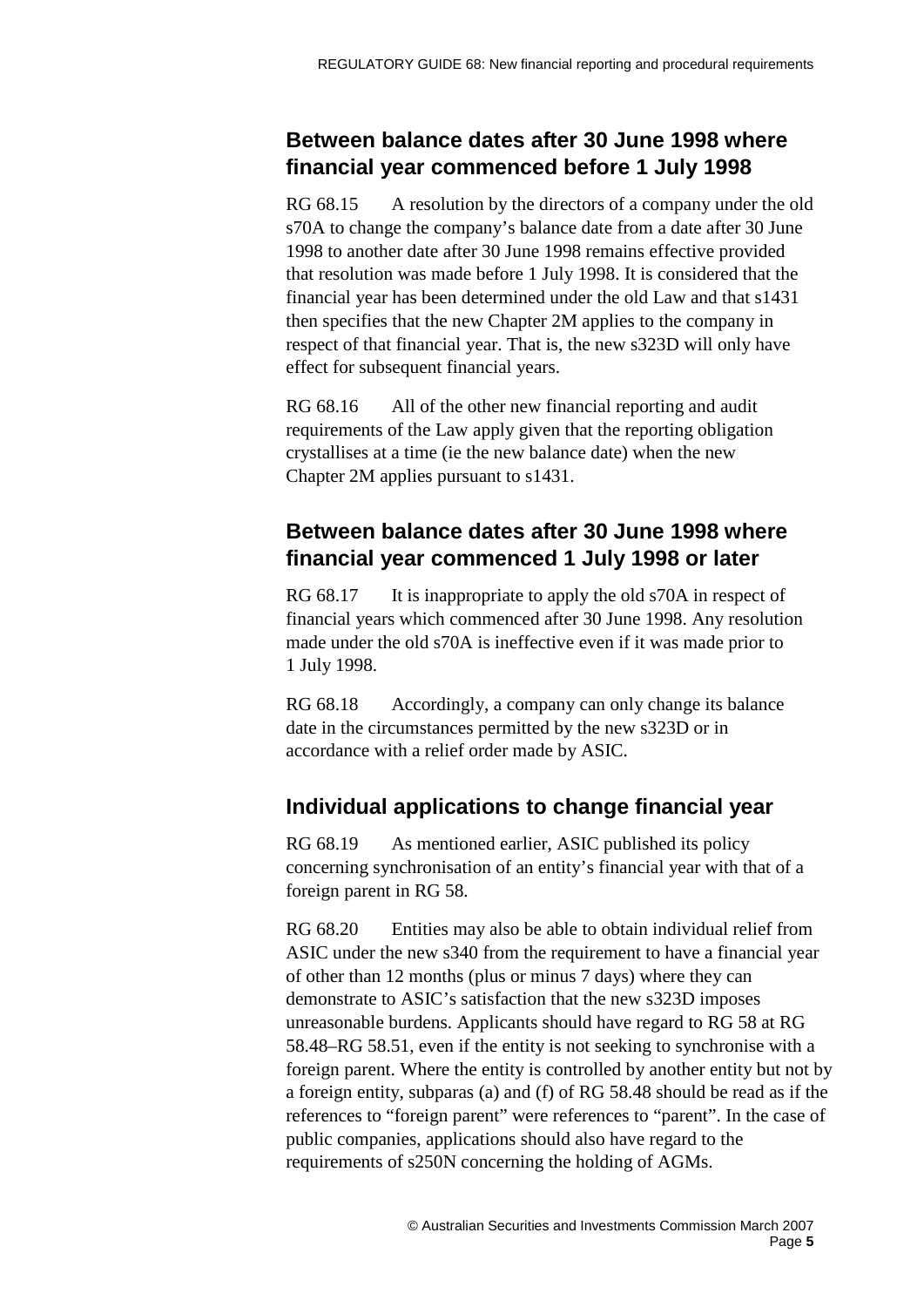RG 68.21 ASIC may consider case by case relief for an entity to synchronise its financial year with that of newly acquired controlled entities which:

- (a) represent the largest part of an economic entity;
- (b) have a seasonal business which necessitates a particular financial year; or
- (c) are foreign companies which are not able to change their financial years in their place of origin.

## <span id="page-5-0"></span>**Financial reporting requirements for prescribed interest undertakings**

## **Old financial reporting requirements**

RG 68.22 Prescribed interest undertakings which were disclosing entities were required to prepare accounts in accordance with Division 11 of the old Part 3.6.

RG 68.23 A prescribed interest undertaking with an approved deed which was not a disclosing entity was required to prepare an audited statement of accounts for each financial year in accordance with the old  $s1069(1)(f)$ . This statement of accounts was not required to comply with the old Part 3.6.

## **Financial reporting requirements for registered schemes**

RG 68.24 Registered schemes are subject to the new financial reporting requirements contained in Chapter 2M in respect of any financial year ending on or after their registration. There were no registered schemes prior to 1 July 1998.

## **Application of new requirements for prescribed interest undertakings**

RG 68.25 Until such time as a prescribed interest undertaking registers as a registered scheme, it remains subject to a requirement to prepare a financial report, accounts or statement of accounts under the Law if it is either of the following:

- (a) "managed investment scheme" as defined in s9 (see s1452); and/or
- (b) a disclosing entity.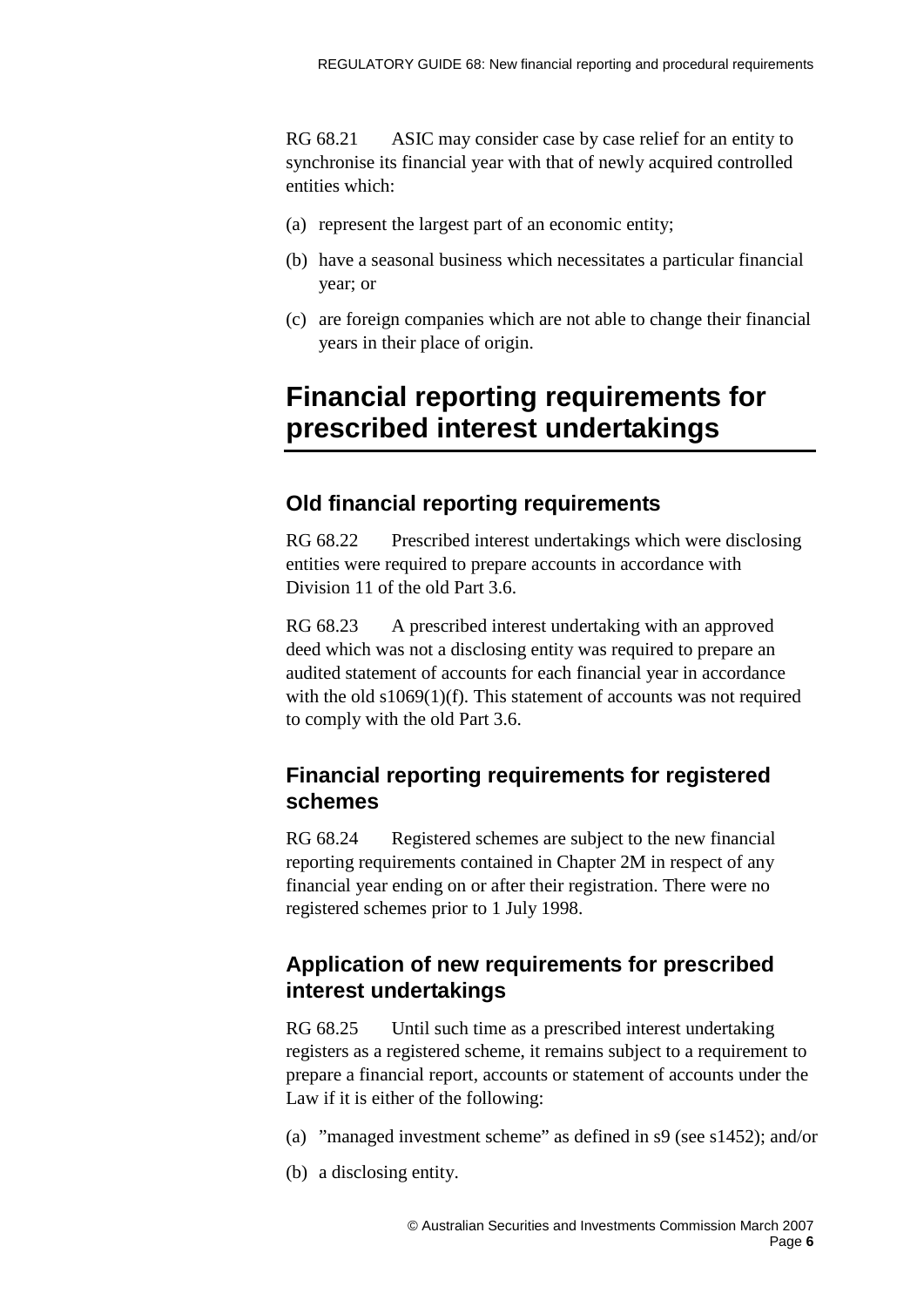RG 68.26 A prescribed interest undertaking which does not fall into either of these categories is no longer required to prepare a financial report/accounts/statement of accounts under Law. However, it may still be required to do so pursuant to a covenant which was included in the deed relating to that undertaking made previously in accordance with the old s1069(1)(f).

### **"Old Law"**

RG 68.27 An understanding of the term "old Law" is essential to determining the reporting requirements which apply to prescribed interest undertakings which are managed investment schemes ("MIS undertakings").

RG 68.28 Under s1454, the "old Law" applies to such undertakings for 2 years starting immediately after the expiration of 30 June 1998, unless they become a registered scheme. Under certain circumstances, ASIC may extend this period of 2 years if the undertaking is to be wound up at a fixed time after the 2 years: s1451(2).

RG 68.29 The "old Law" is defined in s1451 as the Corporations Law in force immediately before the commencement of Chapter 5C.

### **New requirements for MIS undertakings which are not disclosing entities**

RG 68.30 The old s1069 is a part of the "old Law" because it was repealed by MIA at the same time as Chapter 5C commenced. Therefore, MIS undertakings which are not disclosing entities are required to comply with the statement of accounts requirements under the old s1069(1)(f).

RG 68.31 While the annual return requirement in the old s1071 was repealed by CLRA, item 47.1 in the Corporations Regulations (Amendment) 1998, No 186 requires MIS undertakings which are not disclosing entities to lodge an annual return in accordance with the old s1071. (Note: Item 47 has not been inserted into the Corporations Regulations and will only be found in the Corporations Regulations (Amendment) 1998, No 186 Corporations Regulations (Amendment) SR 186 of 1998.)

## **New requirements for MIS undertakings which are disclosing entities**

RG 68.32 The financial reporting requirements which apply to MIS undertakings which are disclosing entities are also dependent on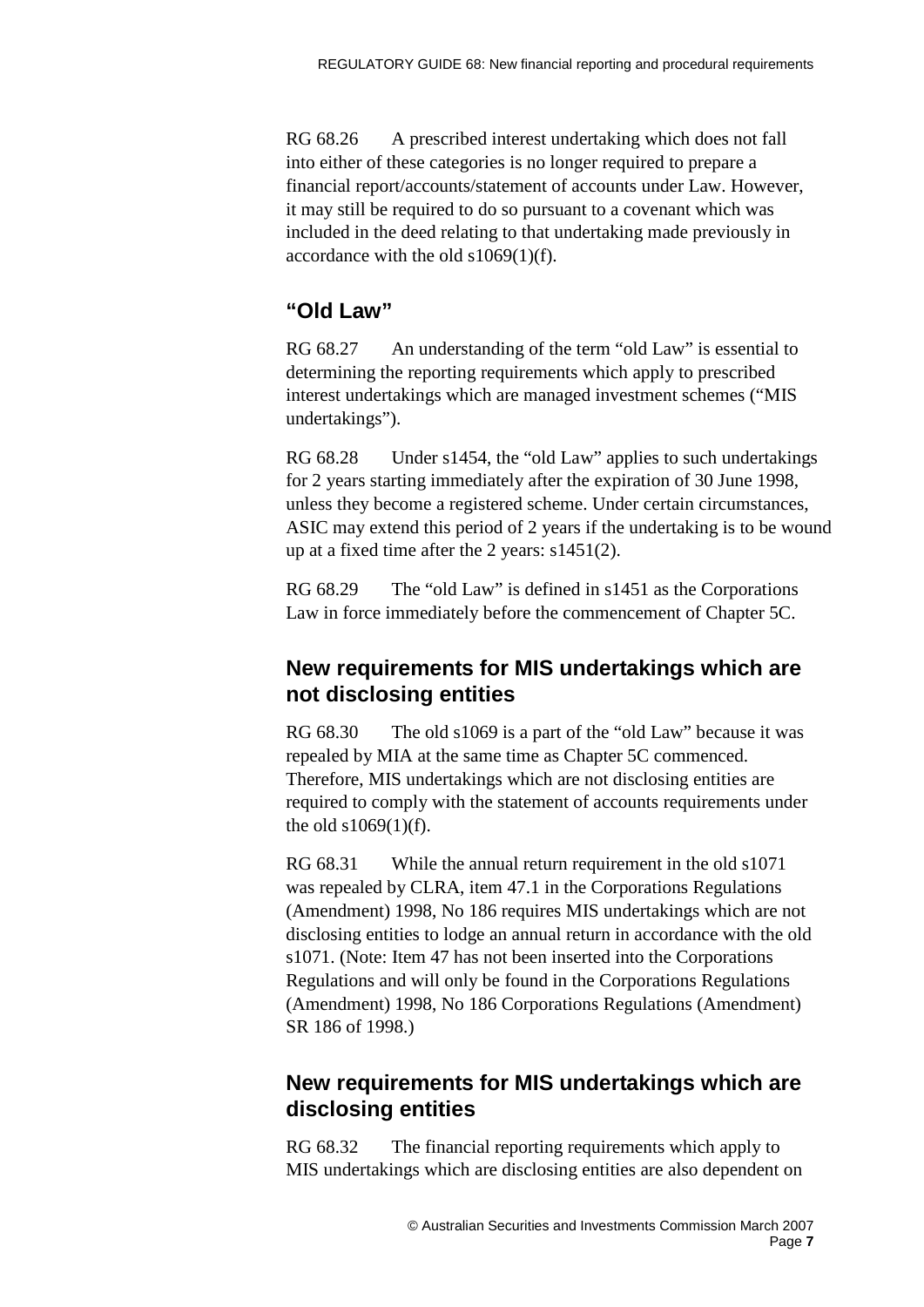the meaning of "old Law". Pursuant to s 2 of MIA, Chapter 5C commenced immediately after Schedules 1 to 4 of CLRA commenced. That is, the transitional provisions in s1431 apply to MIS undertakings which are disclosing entities. The old Part 3.6 applies for years ended on or before 30 June 1998 and the new Chapter 2M applies for years ending on or after 1 July 1998.

RG 68.33 In applying the new Chapter 2M to MIS undertakings, item 47.4 of Corporations Regulations (Amendment) 1998, No 186 Corporations Regulations (Amendment) SR 186 of 1998 states that:

- (a) the trustee is responsible for the performance of obligations in respect of the undertaking;
- (b) the trustee is taken to be the directors and officers of the undertaking; and
- (c) debts incurred in operating the undertaking are taken to be the debts of the undertaking.

Note: Item 47 has not been inserted into the Corporations Regulations and will only be found in Corporations Regulations (Amendment) 1998, No 186 Corporations Regulations (Amendment) SR 186 of 1998.

RG 68.34 There are no annual return requirements for MIS undertakings which are disclosing entities. The new Chapter 2N contains annual return requirements for registered schemes but not for MIS undertakings. The annual return requirements for prescribed interest undertakings under the old s1071 were repealed by CLRA.

RG 68.35 MIS undertakings which are disclosing entities are encouraged to complete and lodge an annual return which complies with the new s349. No fees are payable on the lodgment of such annual returns from 1 July 1998. However, a fee applies on lodgment of the financial report for a financial year ending on or after 1 July 1998: see Item 9A of the Corporations (Fees) Regulations and Information Sheet 30 *Fees for commonly lodged documents* (INFO 30) at [www.asic.gov.au/fees.](http://www.asic.gov.au/fees)

RG 68.36 The new Chapter 2M removes any uncertainty which may have existed under Division 11 of the old Part 3.6 concerning the ability of the Australian Accounting Standards Board ("AASB") to make an accounting standard requiring an MIS undertaking to prepare consolidated financial statements as well as single entity financial statements.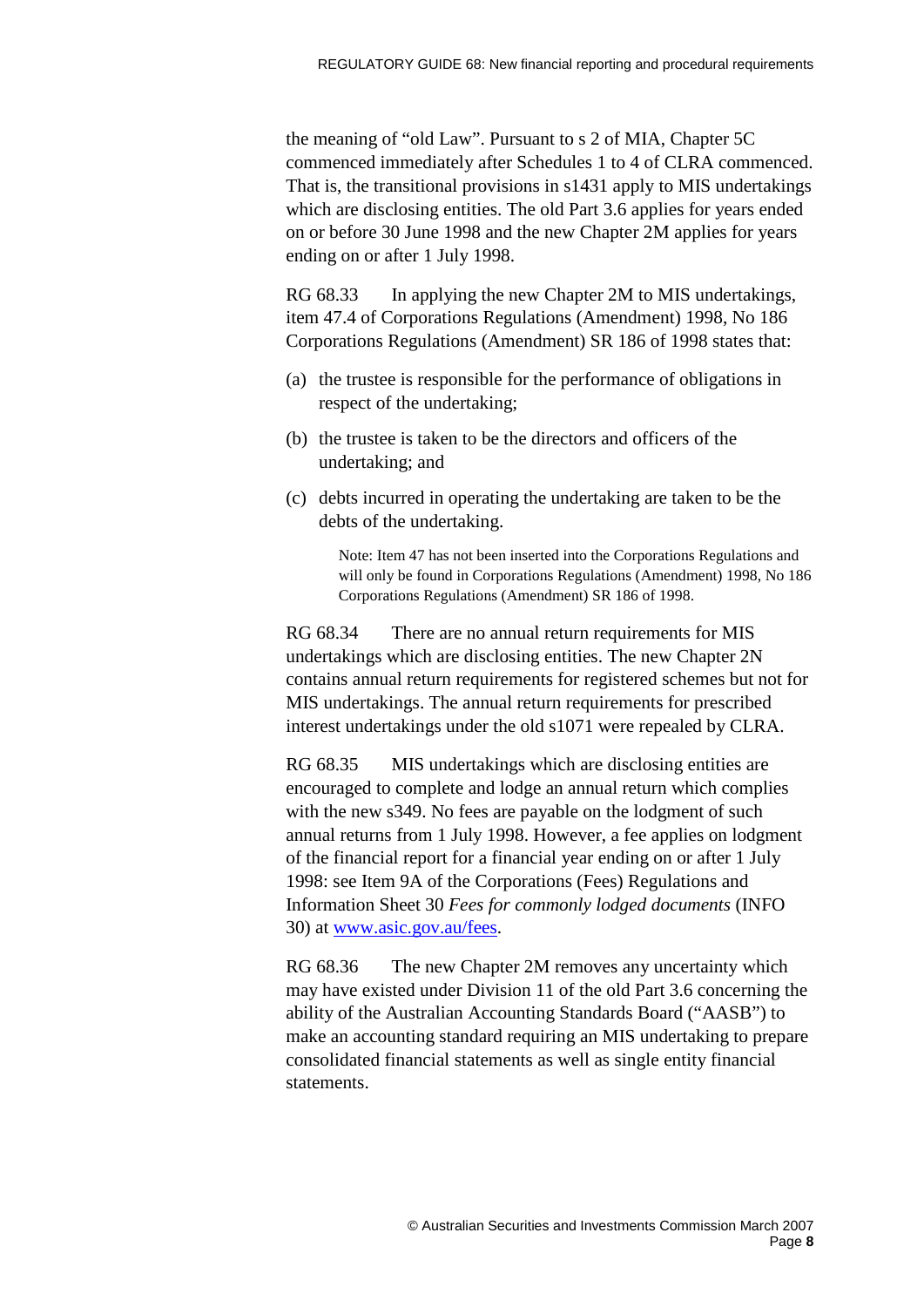## <span id="page-8-0"></span>**Prescribed interest undertakings which register as registered schemes**

## **Prescribed interest undertakings which register after balance date**

RG 68.37 A prescribed interest undertaking may be registered as a registered scheme after the end of a financial year but before completing its financial reporting obligations for that year. The reporting obligations of an entity under the Law are taken to be crystallised at the end of the financial year. An MIS undertaking which is not a disclosing entity will need to complete its financial statements and reports in compliance with the old s1069(1)(f). An MIS undertaking which is a disclosing entity will remain subject to the requirements of the new Chapter 2M.

RG 68.38 In such cases, the responsible entity must complete all of the outstanding reporting obligations in respect of the scheme previously imposed on the trustee and/or manager in respect of the year that ended immediately prior to registration (consistent with the requirements of s601FS as modified by s1462).

## **Registration does not create a new financial year**

RG 68.39 The new s323D(1) requires the first financial year of a registered scheme to commence on the date of registration. However, this does not apply if a prescribed interest undertaking which is required by the Law to prepare accounts or a financial report registers as a registered scheme. That is, s323D(1) does not have the effect of creating a new financial year on the date of registration.

RG 68.40 Registration does not create a new scheme. The prescribed interest undertaking has already commenced (and, in most cases, completed) a "first financial year" prior to registration. Hence, the last financial year of the undertaking which had commenced prior to the date of registration continues.

## <span id="page-8-1"></span>**Application of Chapter 2M to disclosing entities**

RG 68.41 The new s111AO states that:

"A disclosing entity has to prepare financial statements and reports for half-years as well as full financial years. These requirements are set out in Chapter 2M."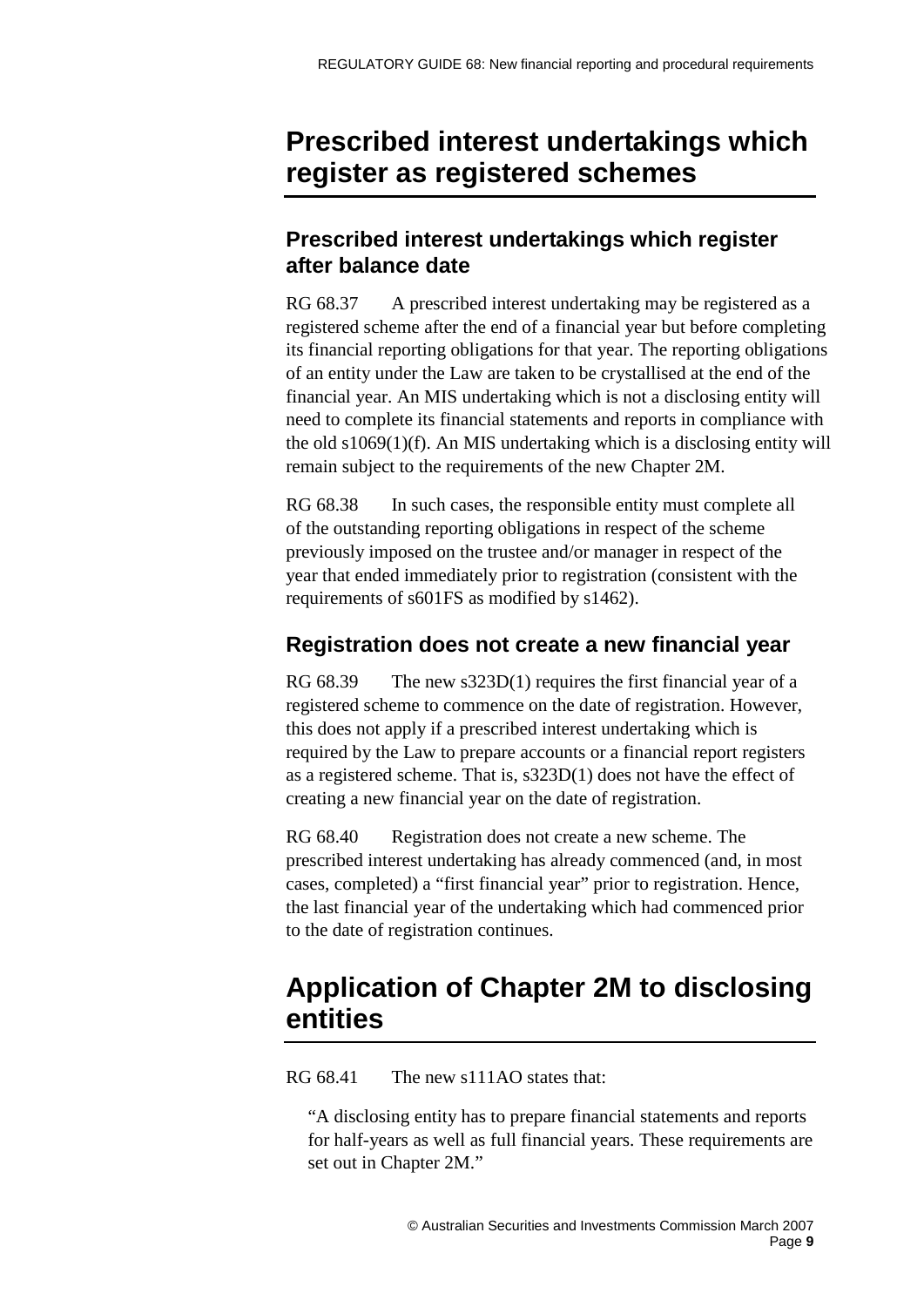RG 68.42 However, the new s 285(2) (which is included in Chapter 2M) states:

"This Chapter covers all disclosing entities incorporated or formed in this jurisdiction (whether or not they are companies or registered schemes)."

RG 68.43 There are two apparent inconsistencies in these requirements:

#### *(a) Foreign companies*

The new s 111AO suggests that disclosing entities which are foreign companies must prepare their financial statements and reports in accordance with Chapter 2M and this appears to be an addition to the requirement of the new s285(2). However, note 1 to s302 (which is included in Chapter 2M) states "This Chapter only applies to disclosing entities incorporated or formed in Australia (see subsection  $285(2)$ ".

#### *(b) Other non-company bodies corporate*

The new s111AO does not require disclosing entities to comply with all of the requirements of Chapter 2M (eg the audit requirements are excluded).

RG 68.44 ASIC believes that s111AO is merely a signpost to the new Chapter 2M and is not intended to expand or limit the application of the new Chapter 2M in relation to disclosing entities. In determining the application of the new Chapter 2M to disclosing entities, reference should be made to s285(2).

RG 68.45 Hence, foreign companies which are disclosing entities are not subject to Chapter 2M but registered foreign companies must comply with the reporting requirements under s601CK.

RG 68.46 Bodies corporate which are not companies but are disclosing entities and were incorporated or formed in Australia should comply with all of the relevant requirements of Chapter 2M. That is, they are not required to comply with Part 2M.4 (which only applies to companies and registered schemes) unless they are made subject to Part 2M.4 by virtue of the requirements of legislation other than the Law.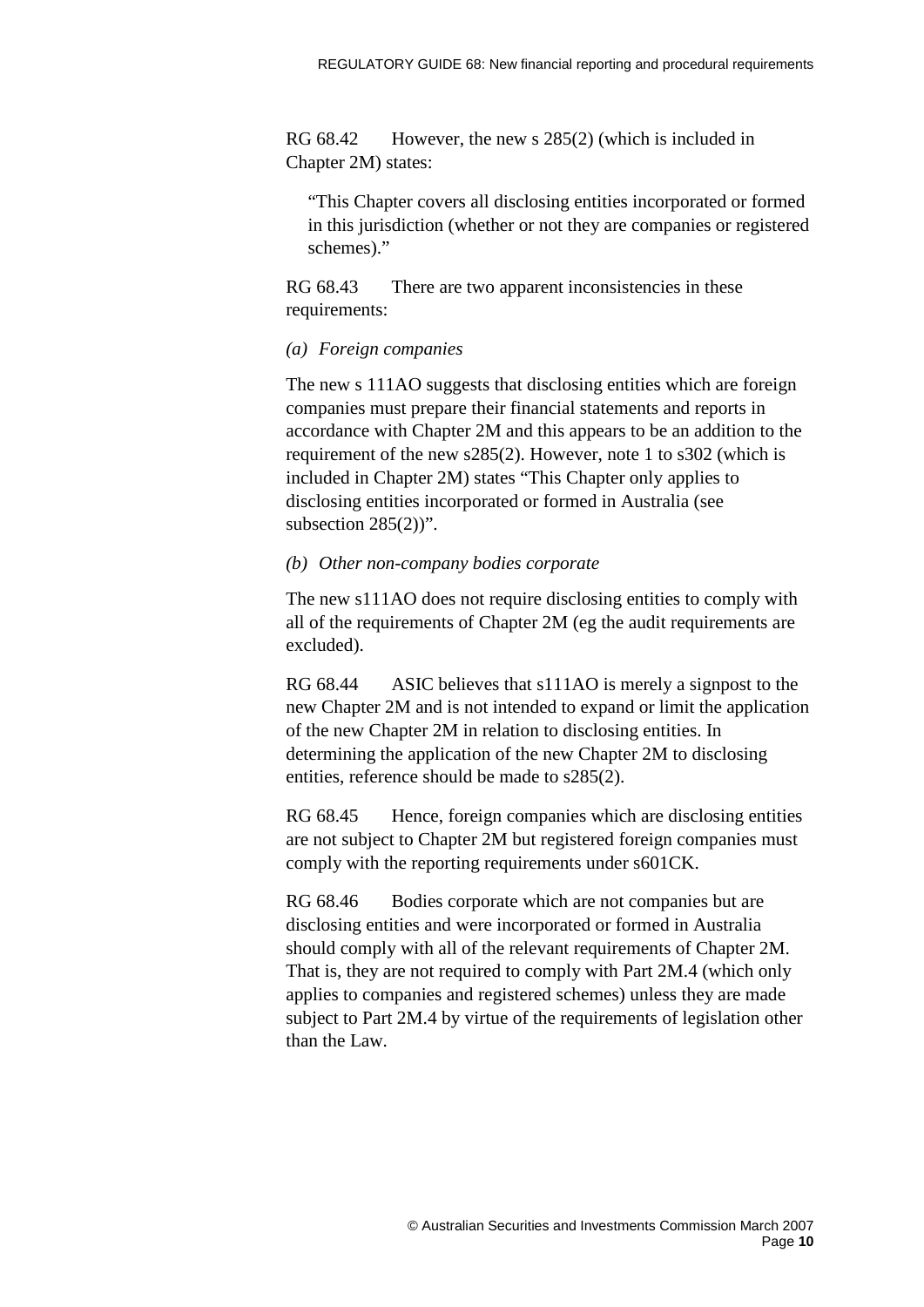## <span id="page-10-0"></span>**Entities which cease to be disclosing entities before their deadline**

## **Financial years and half-years ended on or before 30 June 1998**

RG 68.47 For years ended on or before 30 June 1998, noncompany disclosing entities which cease to be disclosing entities after balance date but before the deadline for the financial year are not subject to the reporting requirements of the old Part 3.6: see old s58C. Similarly, all disclosing entities (whether companies or not) are only required to prepare half-year accounts if they are disclosing entities at both the end of the half-year and at the deadline for the half-year.

RG 68.48 However, a company disclosing entity which ceases to be a disclosing entity after the end of a financial year ended on or before 30 June 1998, but before the deadline for that financial year, may still be subject to the reporting requirements under the old Part 3.6. This is because public companies, large proprietary companies, many small proprietary companies controlled by foreign companies and some other small proprietary companies (those subject to a shareholder or ASIC request to prepare accounts) are subject to the reporting requirements of the old Part 3.6 even if they are not disclosing entities.

## **Financial years and half-years ended on or after 1 July 1998**

RG 68.49 For financial years ending on or after 1 July 1998, the new Chapter 2M requires entities which are disclosing entities at balance date to report even if they cease to become disclosing entities before completing their reporting obligations. However, for half-years ending on or after 1 July 1998, the new s 302 does not require an entity to report for the half-year if it ceases to be a disclosing entity before the lodgment deadline.

RG 68.50 ASIC Class Order [CO 98/2016] dated 30 October 1998 applies to an entity which ceases to be a disclosing entity after the end of a financial year and before the earlier of:

- (a) the end of the 3 months after the end of that year; and
- (b) if the entity is required to have an AGM, 21 days before the date of the next AGM after the end of that year.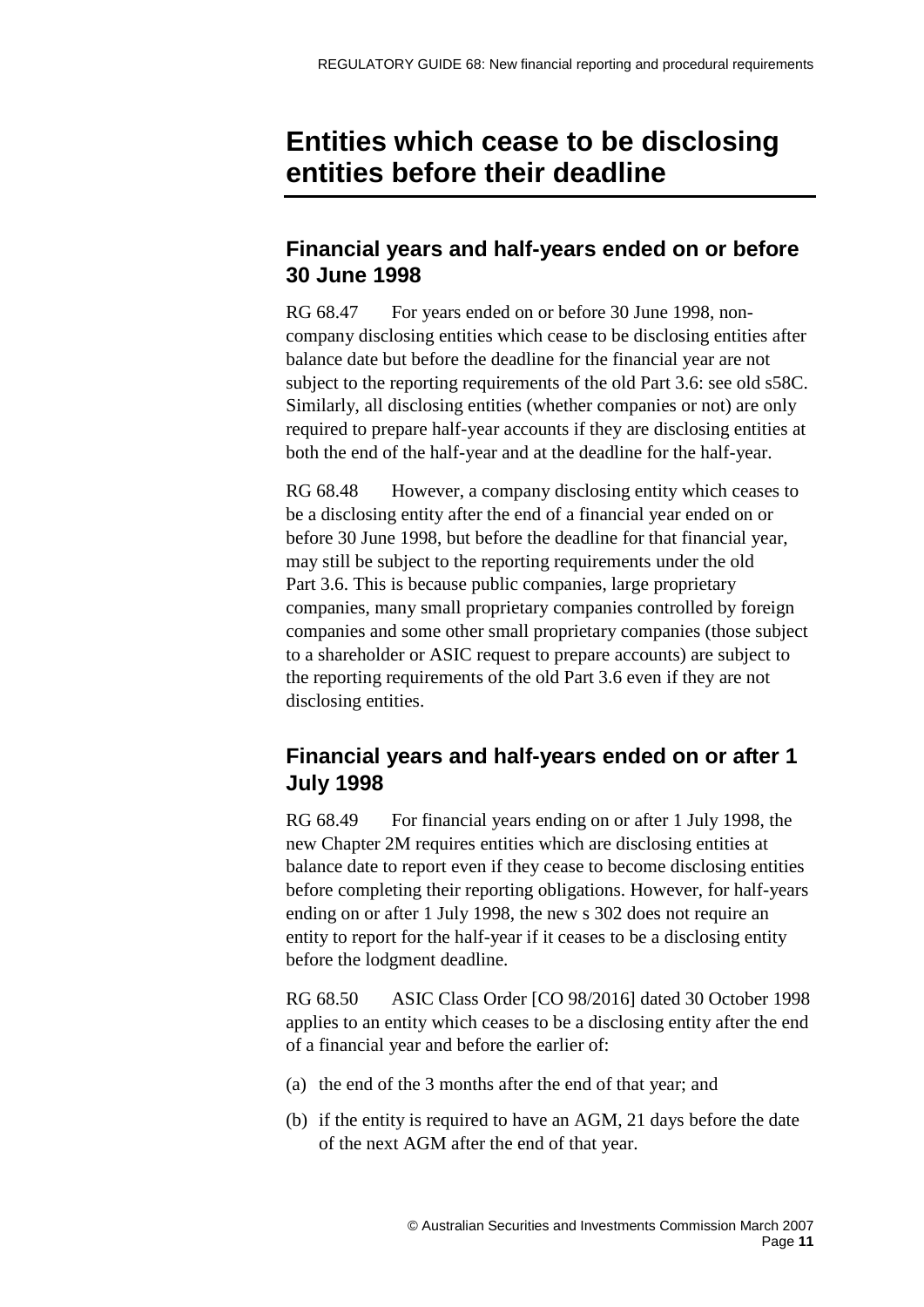The order provides relief from the full year financial reporting requirements under the new Chapter 2M, except to the extent that Chapter 2M would have applied to the entity if it had not been a disclosing entity. Relief is not available unless the directors have no reason to believe that the entity may become a disclosing entity again before the lodgment deadline for the next financial year.

## <span id="page-11-0"></span>**Emoluments of directors and five named officers**

[*Historical note:* RG 68.51–RG 68.69 deleted 29/7/2005. The paragraphs formerly read:

#### **'Background**

RG 68.51 For years ending on or after 1 July 1998, the new s300A(1) requires listed Australian companies to include in their directors' report in respect of years ending on or after 1 July 1998:

"(a) discussion of broad policy for determining the nature and amount of emoluments of board members and senior executives of the company; and

(b) discussion of the relationship between that policy and the company's performance; and

(c) details of the nature and amount of each element of the emolument of each director and each of the 5 named officers of the company receiving the highest emolument".

RG 68.52 The requirements of s 300A have been referred to the Parliamentary Joint Committee on Corporations and Securities for review. The Committee has not yet reported and any report is still to be considered by the Government. The guidance provided in this practice note recognises that s300A is law at the date of this practice note.

RG 68.53 The following comments are intended to provide some interim guidance on the application of these requirements.

#### **Application of new s300A**

RG 68.54 ASIC believes that the requirements of the new s 300A(1)(c) should be applied in accordance with the overall objectives of that paragraph, in particular to enable a comparison of the remuneration of directors and executive officers with the reported performance of the company and economic entity. In some cases application of the wording used in the new  $s300A(1)(c)$  and the supporting definitions of "emoluments" and "officers" in s9 and 82A of the Law may give results which would not appear to be completely consistent with the purpose of the new s300A. Hence, listed companies, their directors and auditors should not focus too closely on these words. In particular, the information disclosed should not be false or misleading nor should the information be misleading by omission.

RG 68.55 While ASIC does not intend to detail in this practice note all of the principles which should be applied in order to comply with the overall objectives of s300A(1)(c), ASIC expects companies to comply with the following interim guidelines: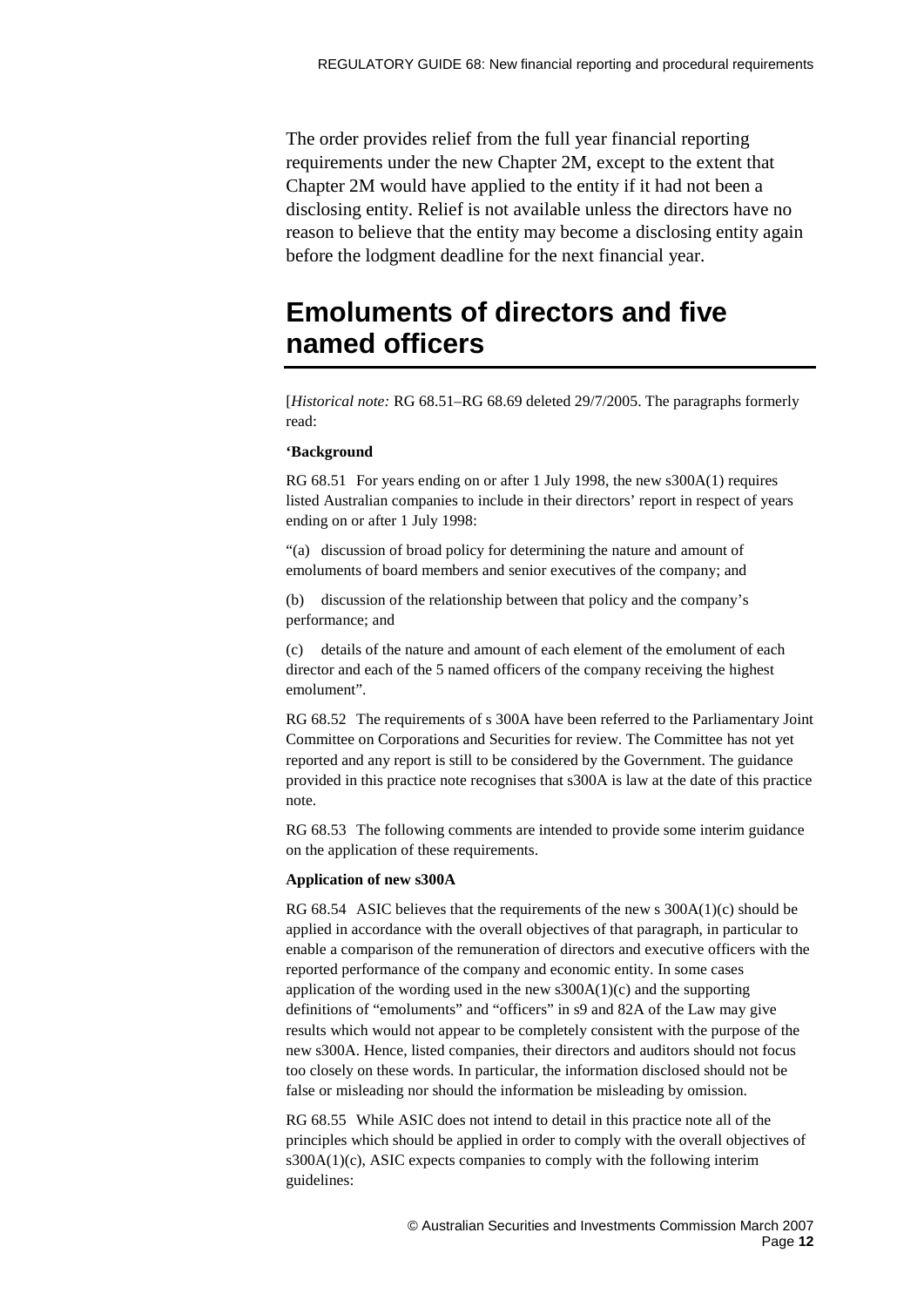#### *(i) Period*

Remuneration should be disclosed for the period of the financial year to which the directors' report relates and not on the basis of the arrangements in place as at the date of the directors' report.

Disclosure of remuneration for the financial year is consistent with the purpose of the disclosures because it enables the remuneration of directors and officers to be compared to the reported performance of the company for the year. The disclosure of performance criteria in accordance with s300A(1)(b) implies that shareholders should be provided with the information necessary to make such a comparison.

Disclosure of information in respect of the financial year just ended would be consistent with the basis for disclosing remuneration under accounting standards AASB 1017 "Related Party Disclosures" and AASB 1034 "Information to be Disclosed in Financial Reports". It also avoids any loss of information because remuneration arrangements were changed one or more times during or since the financial year, or because directors or officers held office for only part of the year.

#### *(ii) Single entity and consolidated bases*

The disclosures should be applied both in relation to the listed company (ie in respect of directors of the listed company and the five named officers of the listed company receiving the highest emoluments) and on a consolidated basis (ie for directors of the listed company and the five named officers of the economic entity receiving the highest emoluments).

In many cases it will be misleading in terms of the purpose of  $s300A(1)(c)$  not to disclose information on a consolidated basis. This may occur where the listed company is a holding company and the main operating activities of the group are conducted through controlled entities. Shareholders of the listed holding company should be provided with information on the remuneration of officers of companies in the economic entity (comprising the holding company and its controlled entities) irrespective of the legal entity for which they are officers.

Despite (iv) below, on a consolidated basis, the information should include directors of controlled entities who are not directors of the holding company if they are amongst the five most highly remunerated officers of the economic entity.

#### *(iii) Cost to the company*

Remuneration should be determined on the basis of the cost (including any opportunity cost) to the company rather than the benefit to the director or officer.

However, directors need to be aware of their general obligations under the Law concerning false and misleading statements and may need to provide additional information. It may be necessary to disclose additional information concerning certain components of remuneration on the basis of the benefit received by directors and officers where disclosure on the basis of cost to the company would be misleading or misleading by omission.

ASIC believes that disclosure of the cost to the company is generally more meaningful to shareholders than the benefit to the officer concerned and that it is also a more objective and easily quantifiable measure.

#### *(iv) Non-director officers*

Remuneration should be disclosed for each director and should also be disclosed in respect of the five additional officers who receive the highest remuneration of those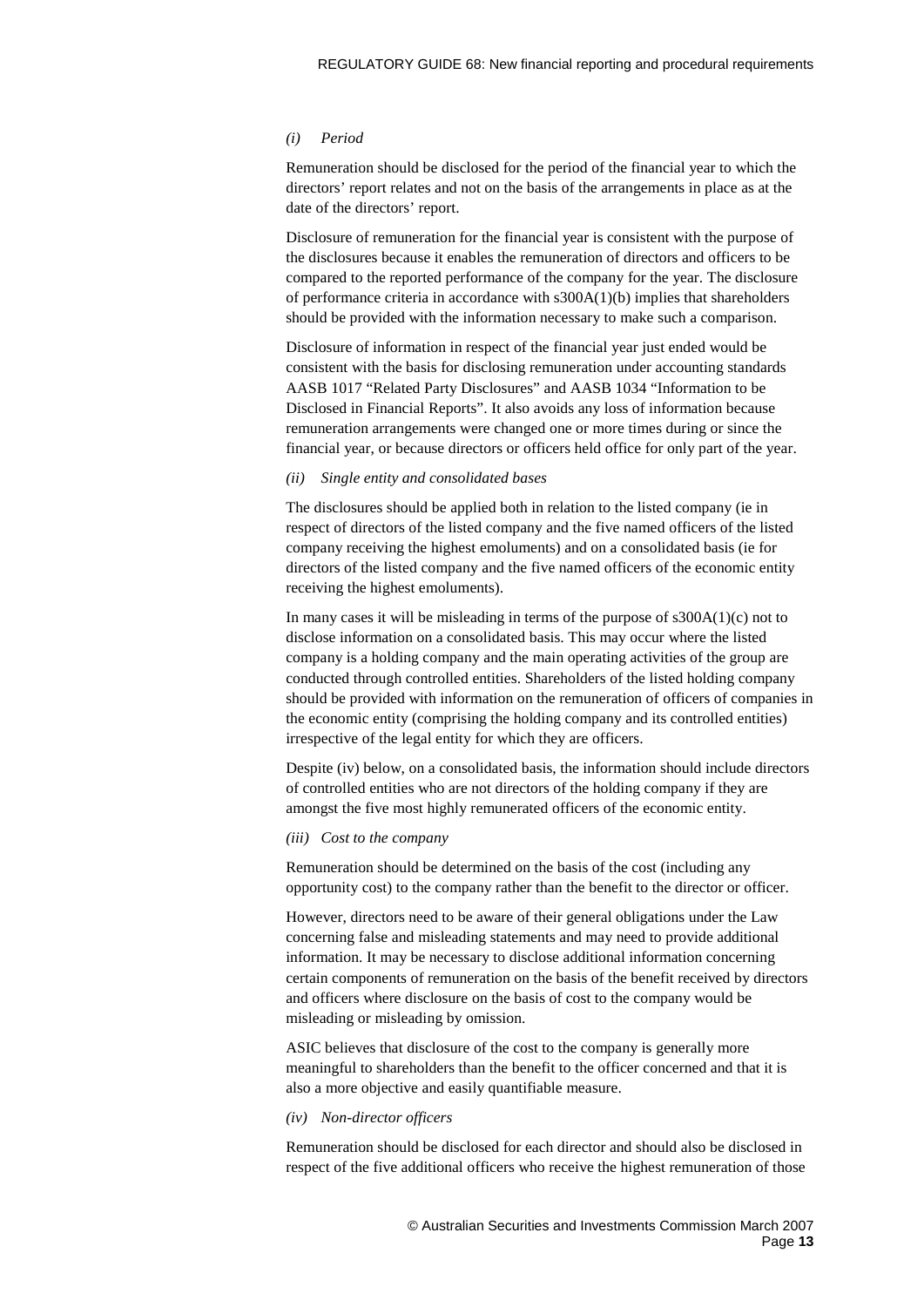officers who are not directors. That is, even if the five most highly remunerated officers of the listed company are directors, the remuneration of five officers who are not directors of the listed company should also be disclosed (unless, of course, there are less than five officers who are not directors of the listed company, in which case the remuneration of all officers who are not directors should be disclosed). Each of these persons should be named.

ASIC believes that this is in accordance with the intent of s 300A(1)(c).

These comments are subject to the exclusion of non-executive officers who are not directors (see (v) below).

#### *(v) Executive officers*

Remuneration should be disclosed in respect of the five most highly remunerated executive officers.

Non-executive officers should be disregarded even if:

- they are amongst the five most highly remunerated officers; and/or
- there are less than five executive officers.

The overall objectives of s  $300A(1)(c)$  should be applied rather than the strict definition of the term "executive officer" in s9 of the Law. Executive officers should be regarded as officers who are involved in, concerned in or take part in the management of the affairs of the company and/or a related body corporate (regardless of the person's designation). As noted in (iv) above, directors of the listed company are excluded for the purposes of determining the five most highly remunerated executive officers.

An officer may be an executive officer in the context of an economic entity even though that officer is not an executive officer of the listed parent.

Highly paid technical specialists or operational staff employed by a company may not be executive officers for the purposes of  $\text{S300A}(1)(c)$  where those specialists or staff are not involved in the management of the affairs of the company. This might be the case where, for example, a foreign exchange dealer in a large bank is not in a managerial position and does not set limits or overall strategy. However, in a small mining company with two or three staff, it may be that a specialist geologist is also involved in management of the affairs of the company.

However, the remuneration of the executive officers to be disclosed should not be limited to amounts paid in connection with the management of the affairs of the company or any related body corporate.

ASIC believes that this approach is consistent with the intent of s300A(1)(c). It is also consistent with s300A(1)(a) which refers to executive officers and is similar to para 12 of AASB 1034 which only requires disclosures for officers who are executive officers.

#### **(vi) Paid directly or indirectly**

The remuneration to be disclosed should be any remuneration paid, payable or otherwise made available directly or indirectly by the company and its controlled entities. This would necessitate including amounts paid, payable or otherwise made available indirectly by the company or a controlled entity via payments to an associate or other related party.

#### **(vii) UIG Abstract 14**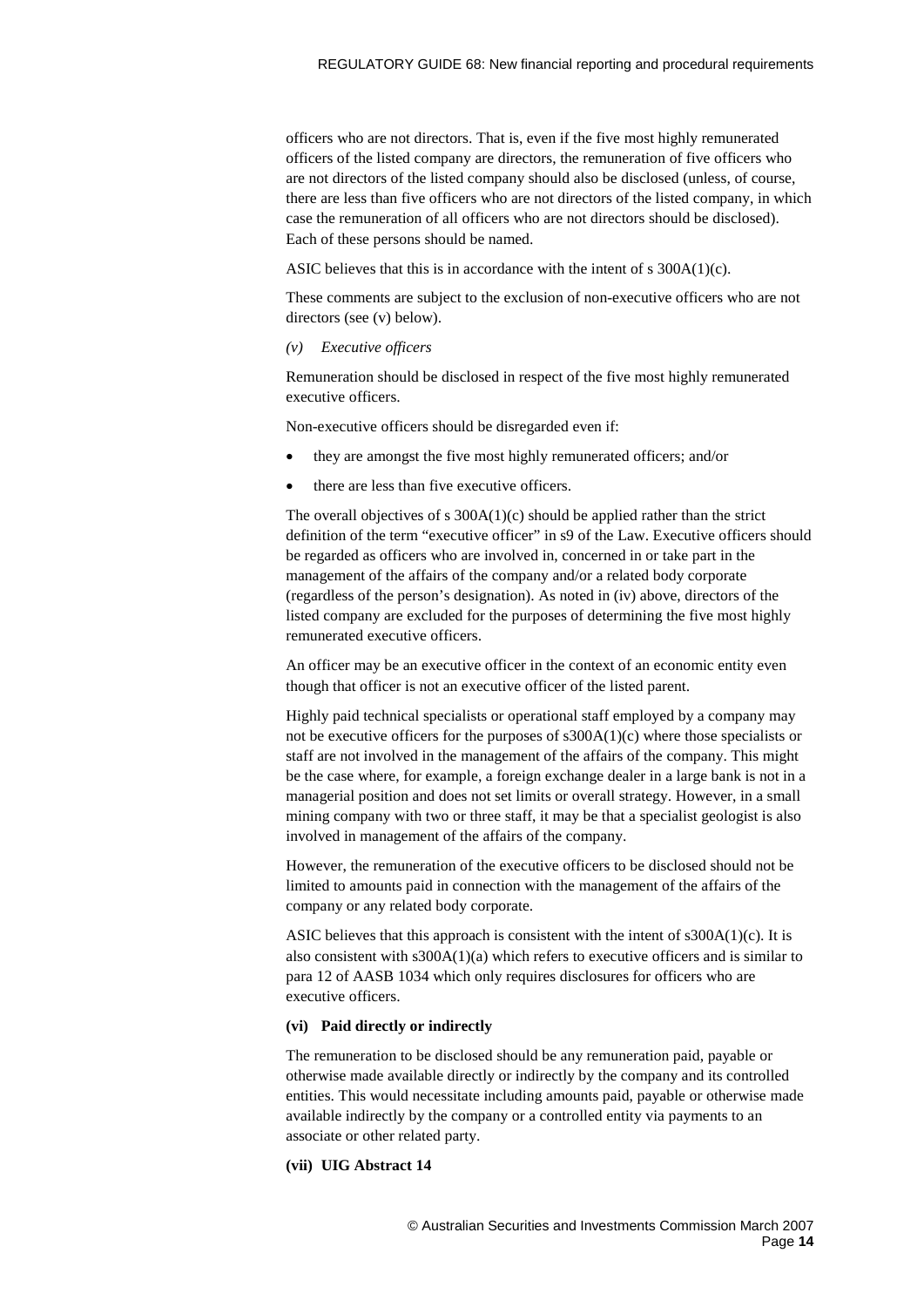The attachment to UIG Abstract 14 "Directors' Remuneration" may provide guidance on items which should be included as remuneration. For example, remuneration should include (but not be limited to) superannuation contributions and golden handshakes.

The discussion in paras 13 and 14 of UIG Abstract 14 concerning the use of the accrual basis and the inclusion of fringe benefits tax is relevant for the purposes of s  $300A(1)(c)$ .

However, the discussion in paras 15 to 17 of UIG Abstract 14 concerning the exclusion of remuneration for the period when a person was an employee but not a director will not be relevant if the director was also one of the five officers receiving the highest emoluments. The remuneration of such a person may need to be disclosed separately as a director and as an officer who is not a director.

The inclusion of emoluments for the period for which a person has been a director will be consistent with the disclosures required by the new  $s300(1)(c)$ . The new  $s300(1)(c)$  applies in relation to each person who has been a director at any time during or since the financial year and requires the directors' report to include the period for which each such person has been a director.

RG 68.56 The items listed in RG 68.55 are guidance only and the overall objective of the legislation is the overriding consideration. This may necessitate disclosing amounts or information which might not appear to be required to be disclosed on reading the items listed in RG 68.55. Directors must have regard to their general duties under the Law to ensure that the information provided is not misleading by omission.

RG 68.57 The term "remuneration" has been used in RG 68.54 and RG 68.55 to avoid any implication that the definition of "emoluments" in s9 of the Law should be applied in following the overall objectives of the legislation. However, the use of this term should not be taken to infer that the definition of "remuneration" in the Law or in any accounting standard is to be applied. In particular, there are no exclusions for directors or executives who are not residents of Australia.

#### **Elements of emoluments**

RG 68.58 The new s  $300A(1)(c)$  requires disclosure of "details of the nature and amount of each element of the emolument" of each director and relevant officer.

RG 68.59 The elements disclosed should have regard to the information required to be disclosed under the new s300A(1)(a) and 300A(1)(b) and should include elements which:

- (a) are consistent with the overriding principle that the disclosures conform to the overall objectives of the legislation (see RG 68.54);
- (b) correspond to the broad policy for determining remuneration; and
- (c) enable users of the directors' report to make a proper assessment concerning the relationship between emoluments and company performance.

RG 68.60 Elements of emoluments to be disclosed would normally include salary and fees, non-cash benefits, bonuses (possibly separate categories of bonus where the bonuses are based on different performance criteria), profit share, superannuation contributions, other payments in connection with retirement from office, the value of shares issued, and the value of options granted.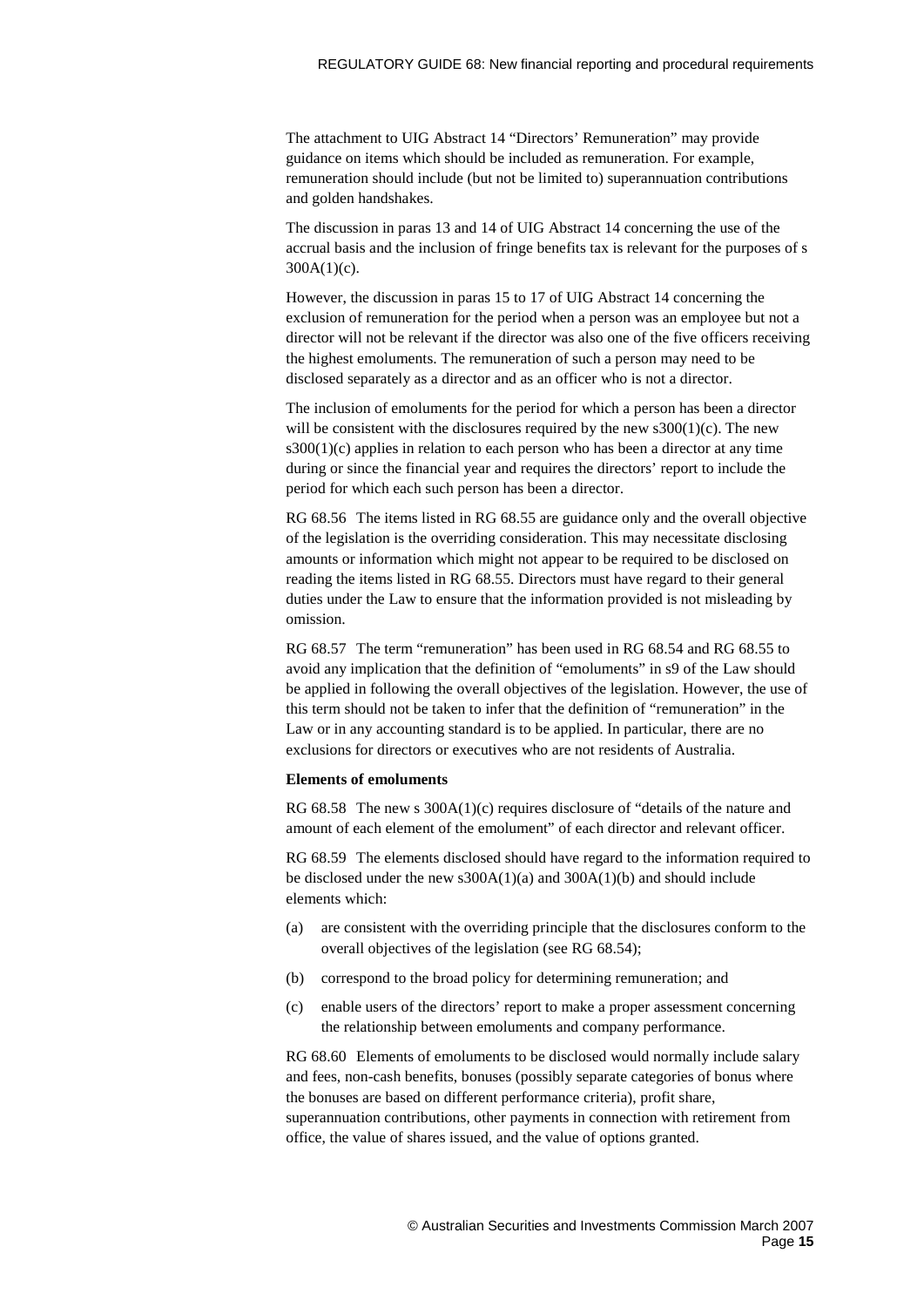RG 68.61 The foregoing discussion is intended to assist directors. There may be other elements of emoluments which are significant because of their nature or amount or given the particular circumstances. It remains the responsibility directors of each company to determine which elements of emoluments are relevant in the circumstances of the company and which would need to be disclosed in order to ensure that members of the company are properly informed within the spirit of the new s300A.

#### **Comparative information**

RG 68.62 Section 300A does not require the disclosure of comparative information.

#### **Names**

RG 68.63 As noted in para (iv) of RG 68.55, s  $300A(1)(c)$  requires the remuneration to be disclosed in respect of each individual director and officer, and for each of those individuals to be identified by name. The elements of emoluments are also to be shown for each of these named individuals.

#### **Companies reporting prior to release of this practice note**

RG 68.64 ASIC will not take action against a listed Australian company which has not followed RG 68.54–RG 68.61 in respect of a financial report for a year ended on or after 1 July 1998 where either:

- (a) the directors' report was signed prior to the release of this practice note; or
- (b) the directors' report was signed so soon after the release of this practice note that it was genuinely impractical to follow those paragraphs,

provided that the company and its directors have made their best efforts to comply with the requirements of s300A and the disclosures made are not misleading or misleading by omission.

#### **ASIC will not provide relief from s 300A in its entirety**

RG 68.65 Some companies have enquired whether ASIC will provide relief from the new s300A in its entirety. ASIC does not consider that such relief is appropriate given that the new s300A is a requirement enacted by Parliament. It is also noted that there are requirements concerning disclosure of the remuneration of named directors and officers in the US and UK.

#### **Inconsistencies between requirements**

RG 68.66 The requirements relating to disclosure of the emoluments of named directors and officers under the new s300A are inconsistent with the requirements of:

- (a) the new s  $300(1)(d)$  which requires disclosure of information on options in relation to each director and each of the five most highly remunerated officers;
- (b) accounting standard AASB 1017 "Related Party Disclosures" which requires disclosure of directors' remuneration; and
- (c) accounting standard AASB 1034 "Information to be Disclosed in Financial Reports" — which requires disclosure of the remuneration of executive officers.

RG 68.67 Each of the four requirements uses different criteria for determining the remuneration/emoluments of each director/officer. The result is that:

(a) three different remuneration figures could be required to be disclosed in an annual report in respect of the one executive director under 300A, AASB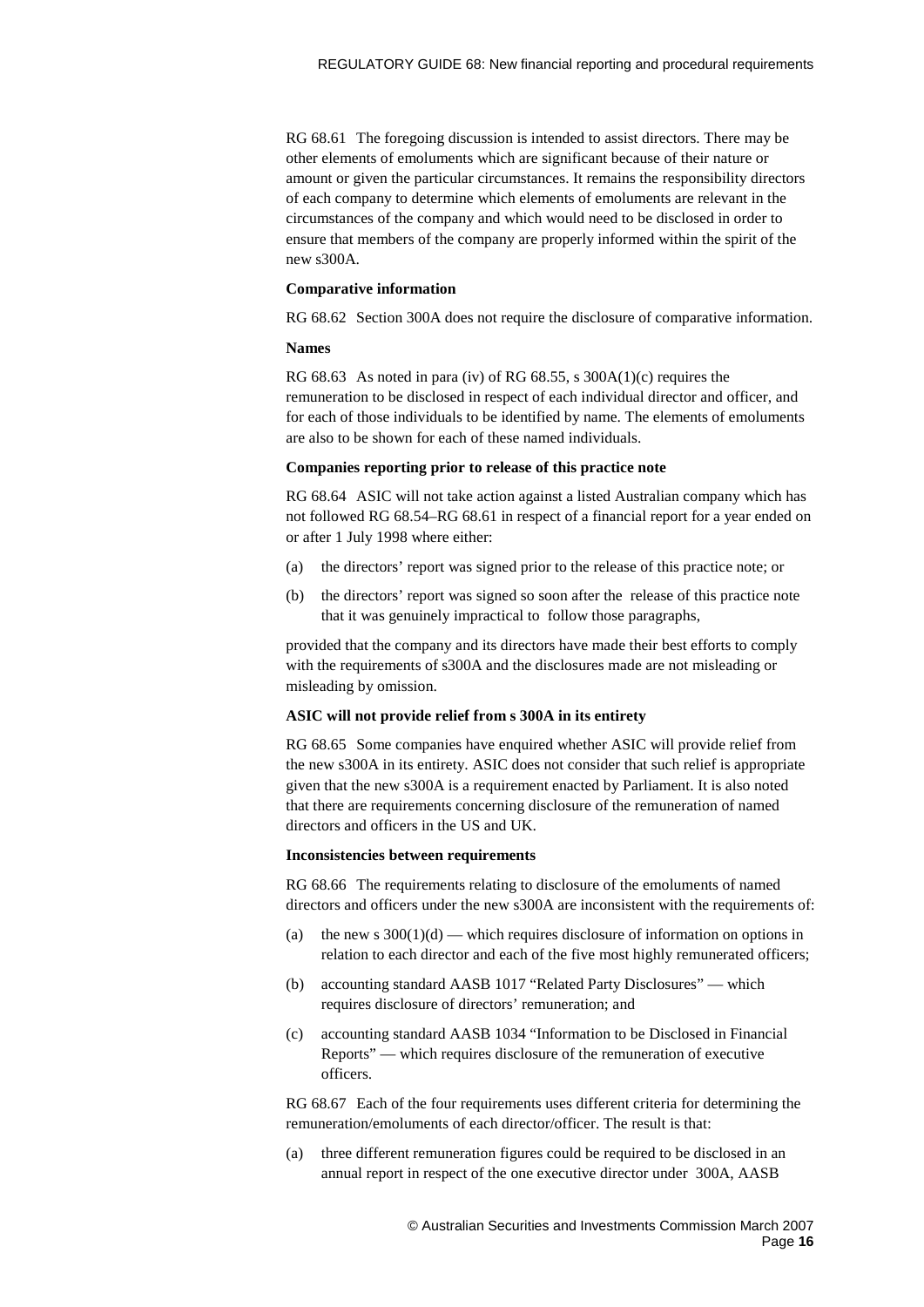1017 and AASB 1034 (although the figures under the two accounting standards are shown in \$10,000 bands only); and

(b) different individuals may be required to be shown as the five most highly remunerated officers under s300(1)(d) and s300A.

RG 68.68 The table attached to this practice note summarises the main differences between the requirements of the new s  $300A(1)(c)$ , the new s $300(1)(d)$ , paras 4.2 to 4.6 of AASB 1017 and paras 12.1 to 12.3 of AASB 1034. The table is included for general information purposes only and reference should be made to the relevant requirements of accounting standards, the Law and this practice note.

RG 68.69 ASIC does not consider it appropriate at this time to give relief under s340 or 341 to address the inconsistencies and other problems noted above. Reasons include:

- (a) Such relief would pre-empt processes to deal with the matter at the Parliamentary Joint Committee on Corporations and Securities and AASB. AASB 1017 and AASB 1034 are due to be revised and reissued in the next 12 months. A class order could result in two changes in the reporting requirements (ie there would be a change from last year's requirements to the class order requirements and a change from the class order requirements to the revised requirements of the accounting standards).
- (b) Some companies may choose not to apply any class order and this would create inconsistencies between companies.]

### **Transfer to notes to the financial statements**

RG 68.70 [deleted]

[*Historical note:* RG 68.70 deleted 24/12/1998. The paragraph formerly read: "RG 68.70 ASIC does not believe that relief allowing the disclosures required by the new s300A to be made in the notes to the financial statements would meet the pre-conditions for relief in the new s342 at this time. While such relief would allow the information to be located closer to that disclosed in accordance with AASB 1017 and AASB 1034, the information could not be integrated with that required by AASB 1017 and AASB 1034 so as to reduce duplication. If the information were permitted to be included in the notes to the financial statements, it would become subject to audit."]

### **Short form reports**

RG 68.71 Under s314, the full directors' report will be required to be included in a concise report.

[*Historical note:* RG 68.71 amended 1/4/1999 by deleting the first sentence which read: "Under ASIC Class Order [CO 98/102], the information required to be disclosed in the directors' report (specifically including information required by the new s300A) must be disclosed in any short form report."]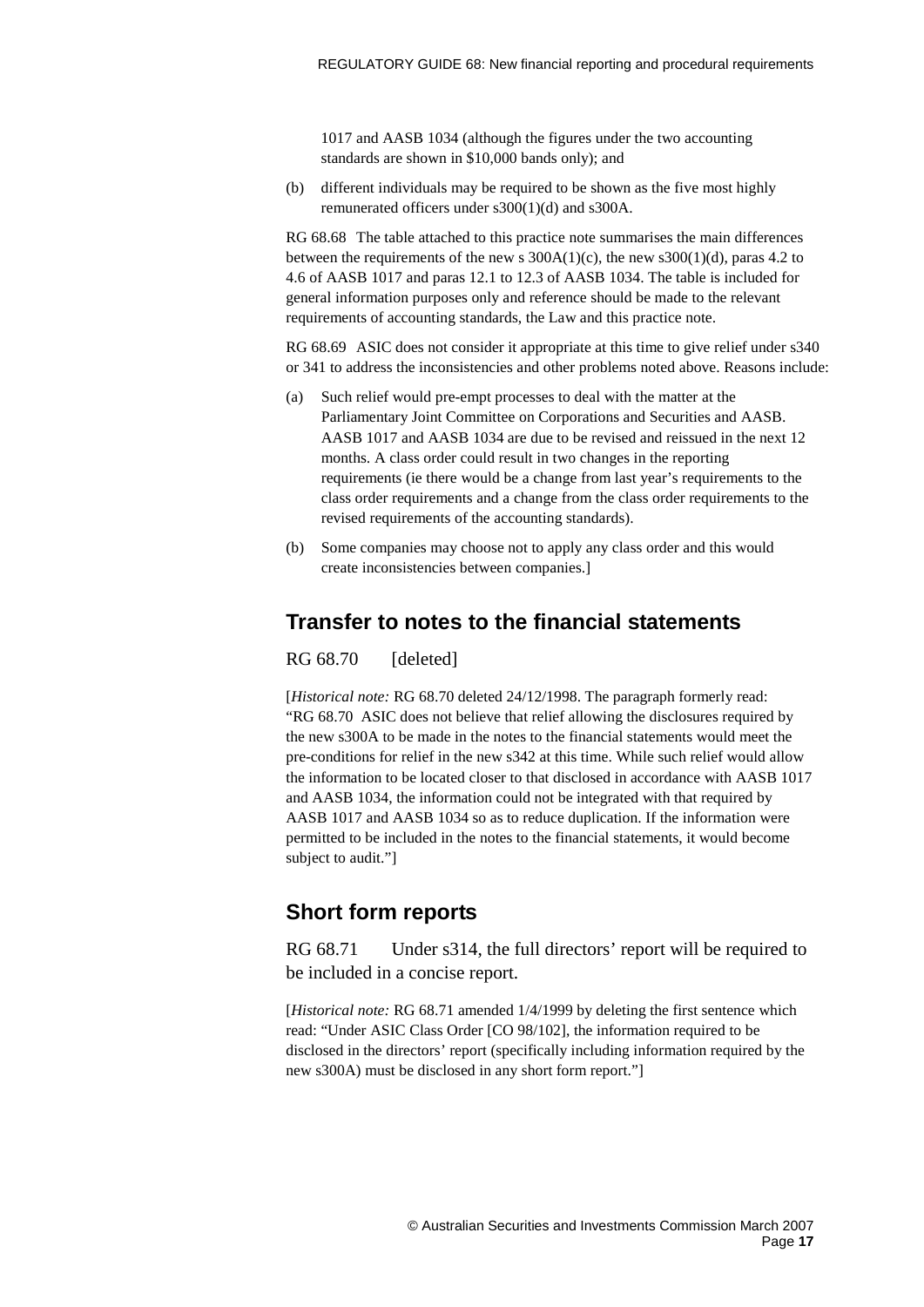## <span id="page-17-0"></span>**Environmental reporting**

RG 68.72 Pursuant to the new s299(1)(f), the directors' report of a company, registered scheme or disclosing entity for financial years ending on or after 1 July 1998 must give:

"if the entity's operations are subject to any particular and significant environmental regulation under a law of the Commonwealth or of a State or Territory — details of the entity's performance in relation to environmental regulation".

RG 68.73 The requirements of s299(1)(f) have been referred to the Parliamentary Joint Committee on Corporations and Securities for review. The Committee has not yet reported and any report is still to be considered by the Government. The guidance provided in this guide recognises that s299(1)(f) is law at the date of this guide.

RG 68.74 The following general guidelines are relevant in relation to the environmental reporting requirements:

- (a) Prima facie, the requirements would normally apply where an entity is licensed or otherwise subject to conditions for the purposes of environmental legislation or regulation.
- (b) The requirements are not related specifically to financial disclosures (eg contingent liabilities and capital commitments) but relate to performance in relation to environmental regulation. Hence, accounting concepts of materiality in financial statements are not applicable.
- (c) The information provided in the directors' report cannot be reduced or eliminated because information has been provided to a regulatory authority for the purposes of any environmental legislation.
- (d) The information provided in the directors' report would normally be more general and less technical than information which an entity is required to provide in any compliance reports to an environmental regulator.

RG 68.75 The circumstances of each entity will be different and many entities affected by the new  $s299(1)(f)$  are still to come to terms with these new reporting requirements. ASIC is conscious that reporting practices in relation to environmental matters will evolve, particularly during the coming 12 months. ASIC will be monitoring reports to assess whether further guidance is necessary. ASIC expects full compliance with the spirit as well as the terms of the law.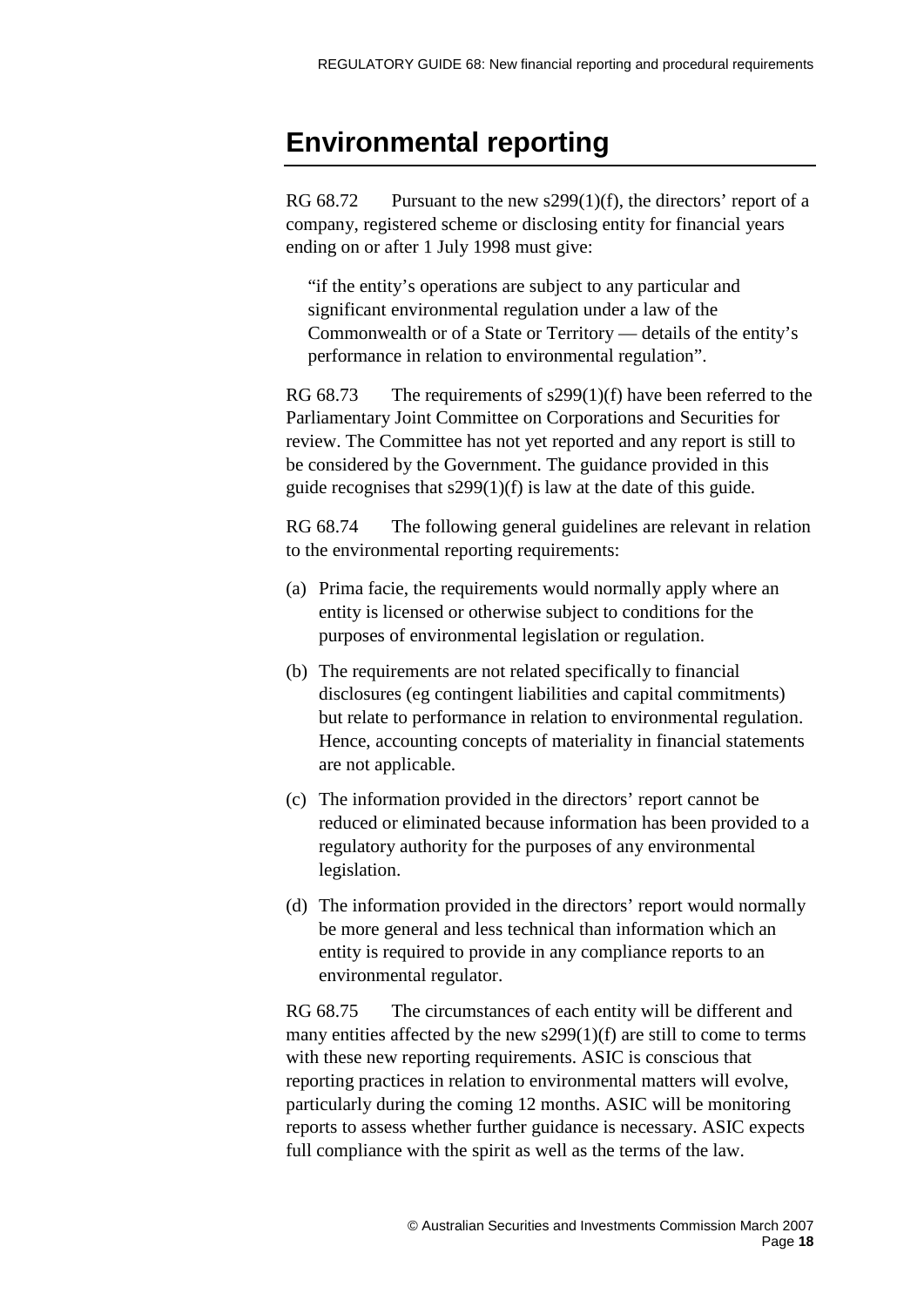## <span id="page-18-0"></span>**Transfer of information from directors' report**

RG 68.76 ASIC Class Order [CO 98/2395] allows certain information otherwise required to be included in the directors' report to be transferred to a document bound together with the financial report and directors' report.

[*Historical note:* RG 68.76 replaced 24/12/1998. The paragraph formerly read: "ASIC Class Order [CO 98/2015] dated 30 October 1998 allows information on directors' qualifications and experience to be included in a document bound together with the financial report and directors' report. In the absence of this relief, the new s300 of the Law would require the information to be contained in the directors' report or in the financial report. The relief provides entities with greater flexibility in the presentation of their annual reports and reference should be made to the order for the conditions for relief."

RG 68.76 amended 29/7/2005 by deleting the words 'dated 24 December 1998' which appeared after '[CO 98/2395]' and by replacing 'any information' with 'certain information'.]

RG 68.76A The relief can be applied to any of the requirements as to the content of annual directors' reports contained in  $s298(1)(c)$ (auditor's independence declaration), s298(1A) (statements concerning information included in the financial report to give a true and fair view), s299 (general requirements), s299A (discussion and analysis) and 300 (specific requirements) (other than s300(11B) and (11C)) of the Act. The directors will be able to choose which items, if any, are transferred from the directors' report. The relief can also be applied to the requirements of s306 concerning half-year directors' reports

[*Historical note:* RG 68.76A inserted 24/12/1998.

RG 68.76A replaced 29/7/2005. The paragraph formerly read: 'RG 68.76A The relief can be applied to any of the requirements as to the content of annual directors' reports contained in new s299 (general requirements), 300 (specific requirements) and 300A (directors' and officers' emoluments) of the Law. The directors will be able to choose which items, if any, are transferred from the directors' report. The relief can also be applied to the requirements of s306 concerning half-year directors' reports.']

RG 68.76B In the absence of this relief, the s300 of the Act would allow the information required by that section to be contained in the directors' report or in the financial report. The relief provides entities with greater flexibility in the presentation of their annual reports and reference should be made to the order for the conditions for relief.

[*Historical note:* RG 68.76B inserted 24/12/1998. Text of this paragraph was formerly second sentence of RG 68.76.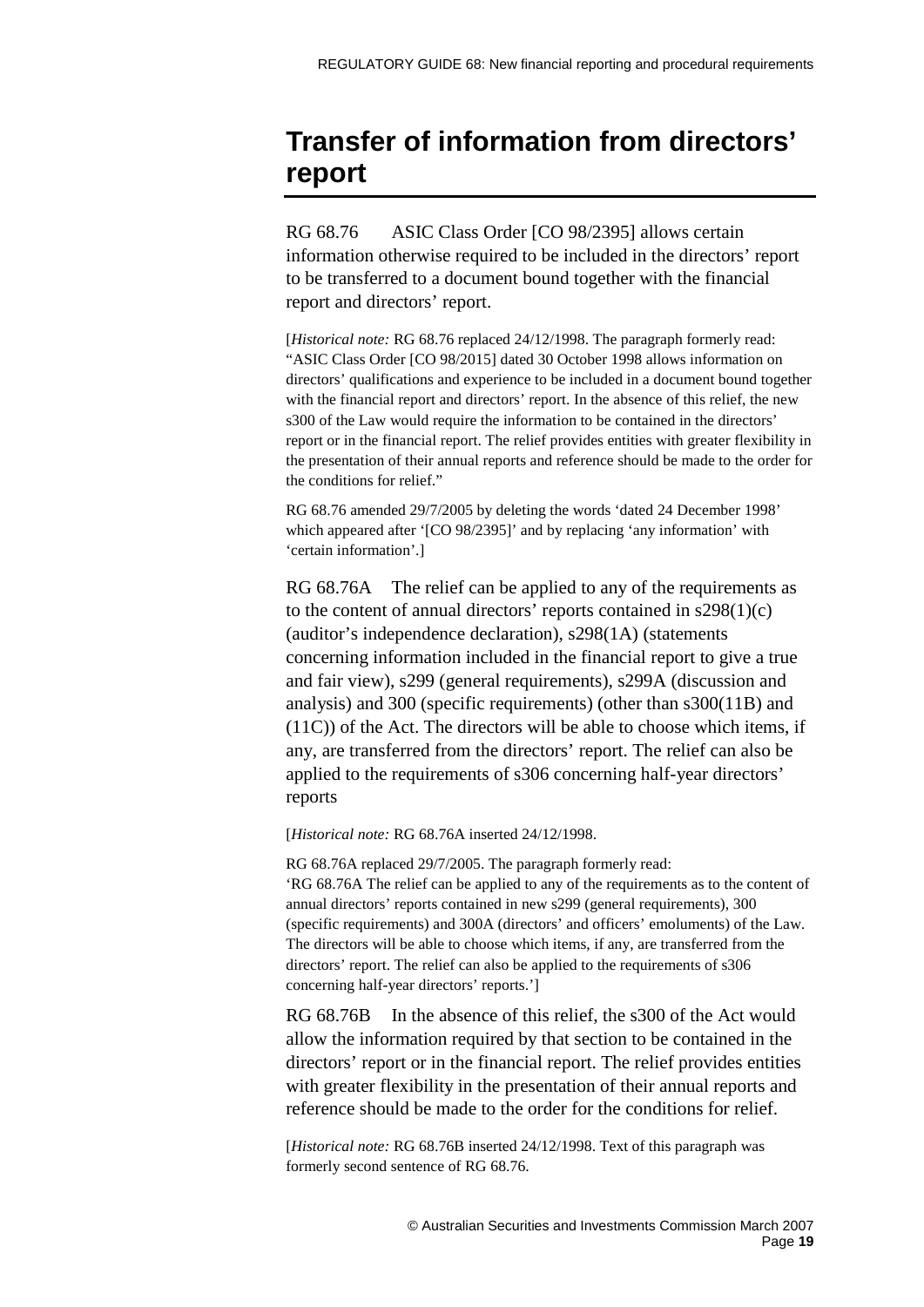RG 68.76B further amended 29/7/2005 by replacing the first sentence. The first sentence formerly read:

'In the absence of this relief, the new s300 of the Law would require the information to be contained in the directors' report or in the financial report.']

RG 68.77 The relief referred to in RG 68.76 recognises the practice of many companies under the old financial reporting requirements of the Act

[*Historical note:* RG 68.77 amended 24/12/1998 by deleting the second sentence which formerly read:

'For the purposes of provisions of the Law concerning offences for false and misleading statements, s1308(7) has the effect of deeming a document attached to the directors' report to be a part of the directors' report.']

RG 68.77A The Act contains specific provisions which make false or misleading statements (including information which is misleading by omission) an offence. Under s1308(7) of the Act all information attached to a directors' report is treated as if it is part of the report for the purpose of these provisions.

#### [*Historical note:* RG 68.77A inserted 24/12/1998.]

RG 68.77B Class Order [CO 98/2395] no longer applies to the director and executive remuneration information required to be disclosed in the directors' reports of listed companies under s300A. Regulation 2M.36.04 now allows the director and executive remuneration disclosures required by accounting standard AASB 1046 'Director and Executive Disclosures by Disclosing Entities' to be transferred into the directors' report, subject to certain conditions. Information required by s299 (eg review of operations), s299A is not permitted to be transferred to the financial report.

[*Historical note:* RG 68.77B inserted 24/12/1998.

RG 68.77B replaced 29/7/2005. The paragraph formerly read: 'Class Order [CO 98/2395] allows listed Australian companies to transfer the information on directors' and officers' emoluments required by the new s300A to the notes to the financial report rather than include it in the directors' report. This allows the information to be located closer to the information disclosed in accordance with AASB 1017 and AASB 1034. However, it does not enable the information to be integrated with that required by AASB 1017 and AASB 1034 because of inconsistencies in the information required. Information required by the new 299 (eg review of operations) is not permitted to be transferred to the financial report.']

RG 68.77C Further information on the operation of the order can be found in the editorial note to the order. In particular, where the information is transferred to the financial report, it will be subject to audit pursuant to s307 308 to 309 of the Act.

[*Historical note:* RG 68.77C inserted 24/12/1998.]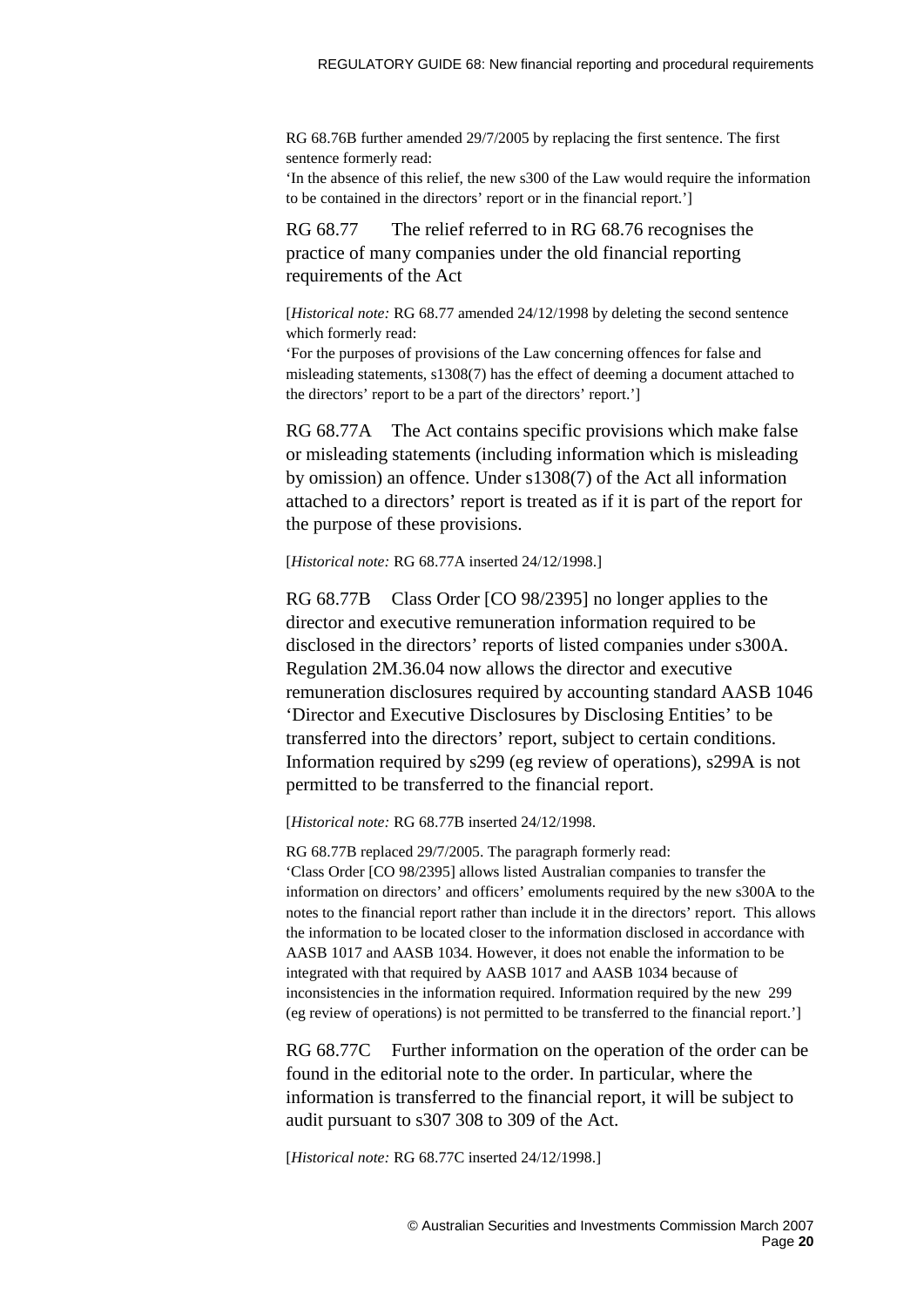## <span id="page-20-0"></span>**Statement of compliance with accounting standards in directors' declaration**

[*Historical note:* RG 68.78–RG 68.79 deleted 29/7/2005. The paragraphs formerly read: 'RG 68.78 For years ending on or after 1 July 1998, the new s295(1) requires the financial report of a company, registered scheme or disclosing entity to include a directors' declaration. The new s295(4) states:

"The directors' declaration is a declaration by the directors:

- (a) that the financial statements, and the notes referred to in para (3)(b) (ie notes required by accounting standards), comply with the accounting standards; and
- (b) that the financial statements and notes give a true and fair view (see section 297); and

 $(c)$  ...

- (d) whether, in the directors' opinion, the financial statement (sic) and notes are in accordance with this law, including:
- (i) section 296 (compliance with accounting standards); and
- (ii) section 297 (true and fair view)."

RG 68.79 There is no need to make duplicate declarations to comply with the requirements of both  $s295(4)(d)$  and  $s295(4)(a)$  and  $295(4)(b)$ . As there are no differences of substance between these requirements, it is sufficient for the directors' declaration to contain a single declaration concerning these matters.'.]

## <span id="page-20-1"></span>**Statement of cash flows**

### **All entities preparing financial reports under Chapter 2M to prepare statement of cash flows**

RG 68.80 For years ending on or after 1 July 1998, all companies, registered schemes and disclosing entities which are required to prepare a financial report in accordance with the new Chapter 2M are required to prepare a statement of cash flows: see new s295(2)(c). This requirement applies irrespective of whether an entity is a reporting entity or not.

## **Application of AASB 1026 "Statement of Cash Flows"**

RG 68.81 For years ended on or before 30 June 1998 and commencing before 1 January 2005, entities which were reporting entities were required to prepare a statement of cash flows in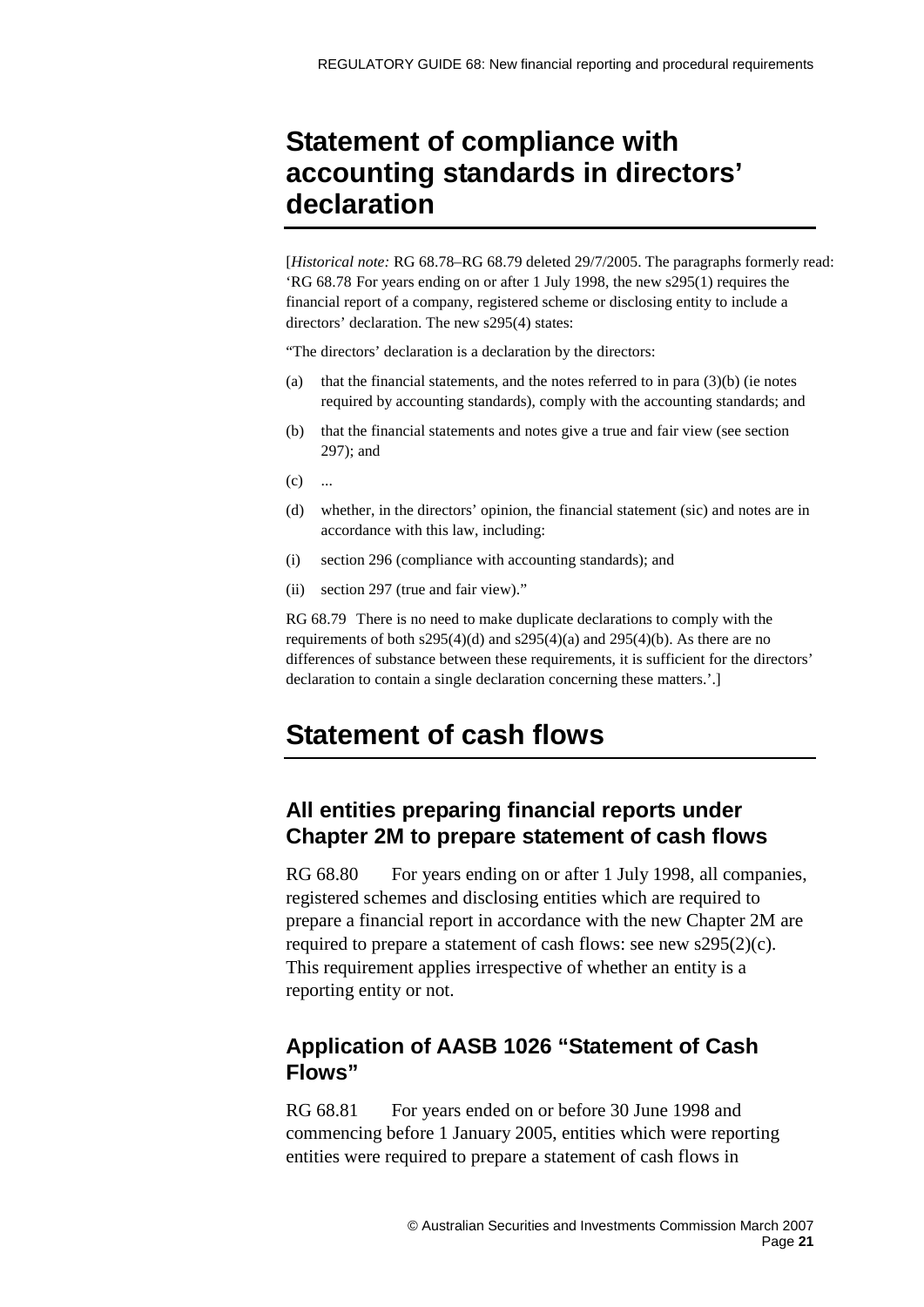accordance with AASB 1026 "Statement of Cash Flows". However, non-reporting entities were not required to comply with AASB 1026.

[*Historical note:* RG 68.81 amended 29/7/2005 by inserting the text 'and commencing before 1 January 2005'.]

RG 68.82 In specifying that all entities preparing a financial report in accordance with the new Chapter 2M prepare a statement of cash flows, the Act intended these statements to be of consistent quality and reliable. The best guidance available to all entities is that contained in AASB 1026 "Statements of Cash Flows". AASB 1026 does not state that it applies to non-reporting entities, however, ASIC expects non-reporting entities to prepare a cash flow statement in accordance with most of the requirements of accounting standard AASB 1026. Those requirements of AASB 1026 which it may not be necessary for a non-reporting entity to comply with in *some* instances are:

- (a) the requirements of para 11.1 concerning non-cash transactions; and
- (b) the requirements of para 12.2 concerning standby credit arrangements and used and unused loan facilities; and
- (c) if consolidated financial statements are not prepared, the requirements of para 9 concerning acquisitions and disposals of entities.

The other disclosure requirements of AASB 1026 are considered essential to an understanding of the statement of cash flows and should be followed in the financial statements of all non-reporting entities.

RG 68.82A For years commencing on or after 1 January 2005, accounting standard AASB 107 "Cash Flow Statements" specifically applies in full to all entities required to prepare financial reports in accordance with Part 2M.3 of the Act.

[*Historical note:* RG 68.82A inserted 29/7/2005.]

### **Comparative information in the first year for nonreporting entities**

RG 68.83 For years commencing before 1 January 2005, the application of RG 68.82 above does not require a non-reporting entity to include comparative information in its statement of cash flows for the first financial year ending on or after 1 July 1998 if the entity did not prepare a statement of cash flows for the immediately preceding financial year.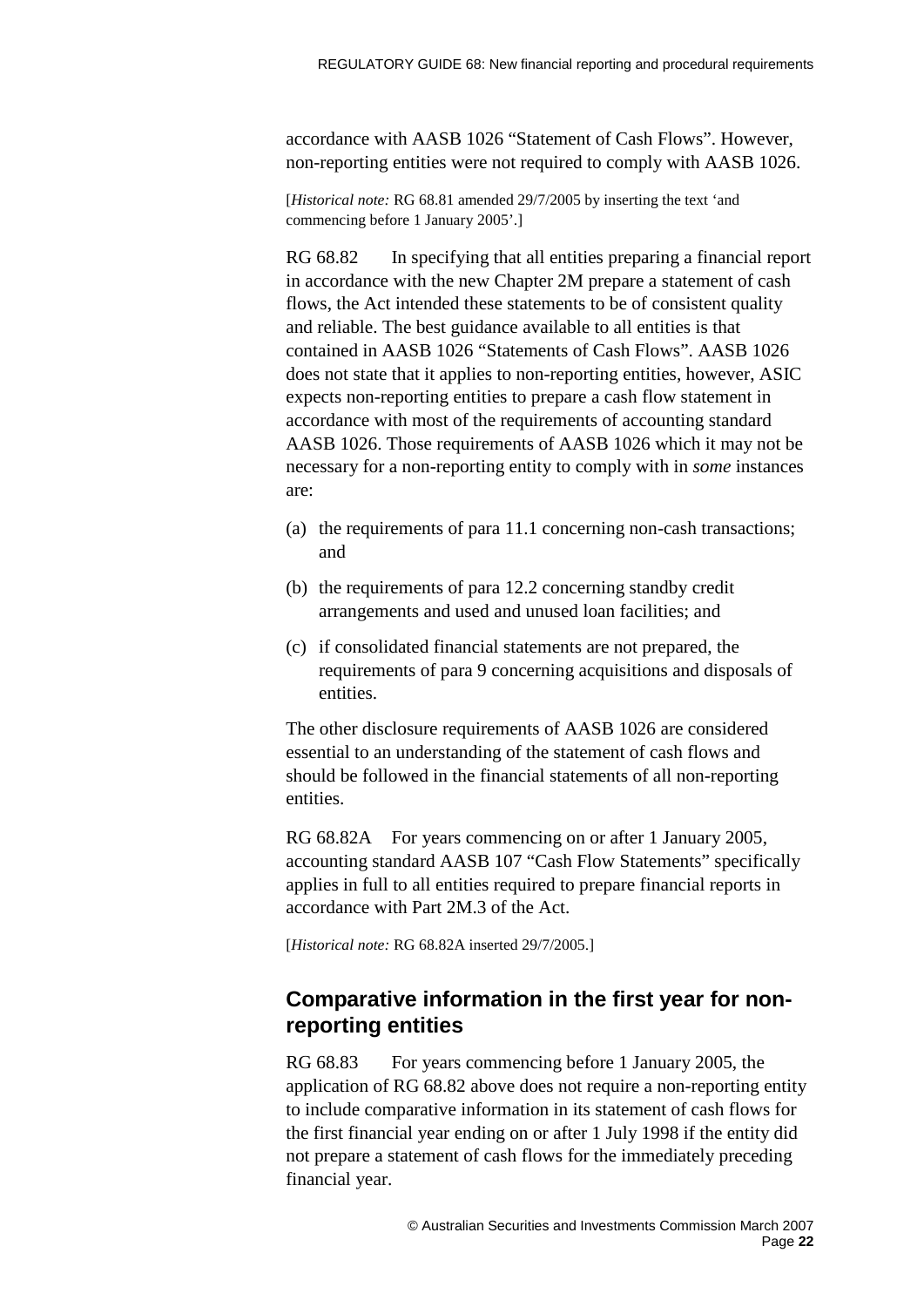[*Historical note:* RG 68.81 amended 29/7/2005 by inserting the text 'For years commencing before 1 January 2005,'.]

### **Registered foreign companies**

RG 68.84 The old s349 has been relocated to s601CK and amended. The major change is that a registered foreign company which is required to lodge a financial report with ASIC must include a statement of cash flows. In most instances, a statement prepared in accordance with a requirement of the law in the place of origin of a registered foreign company will satisfy the requirement of s601CK. However, in some instances s601CK requires a registered foreign company to lodge a financial report prepared as if it were an Australian public company.

## <span id="page-22-0"></span>**Concise financial reports**

[*Historical note:* RG 68.85–RG 68.90 deleted 24/12/1998. The paragraphs formerly read:

"RG 68.85 The new s314 allows a company, registered scheme or disclosing entity to distribute a concise report to those of its members who do not request to be sent a full financial report or to be sent no report. However, there is currently no accounting standard dealing with the content of concise financial reports and it is not possible to produce a concise report which satisfies the requirements of the new s314(2).

RG 68.86 In these circumstances, entities are precluded by the Law from issuing concise financial reports. However, ASIC will consider applications for relief under the new s340 to send concise reports to shareholders instead of the full annual report. Conditions for individual relief include:

- (a) ED 94 "Concise Financial Reports" be applied and the report contain such other information as the directors consider an ordinary investor would require.
- (b) Requirements as to the availability of the full annual report, including establishment of a 1 800 (free call) telephone request service number, Internet access, and timely delivery of the full financial report.
- (c) The concise report is to be sent to members at least 7 days before the deadline otherwise required by the Law.

RG 68.87 Companies which obtain relief will be required to comply with all of the requirements of ED 94 as it was the accounting standard made for the purposes of the new s314(2), including the requirement that each financial statement be accompanied by discussion and analysis: see para 5.3 of ED 94. Under the new  $s314(2)(c)$ , the auditor must make a statement:

- (a) that the full financial report has been audited; and
- (b) whether, in the auditor's opinion, the concise financial report complies with the accounting standard (ie ED 94).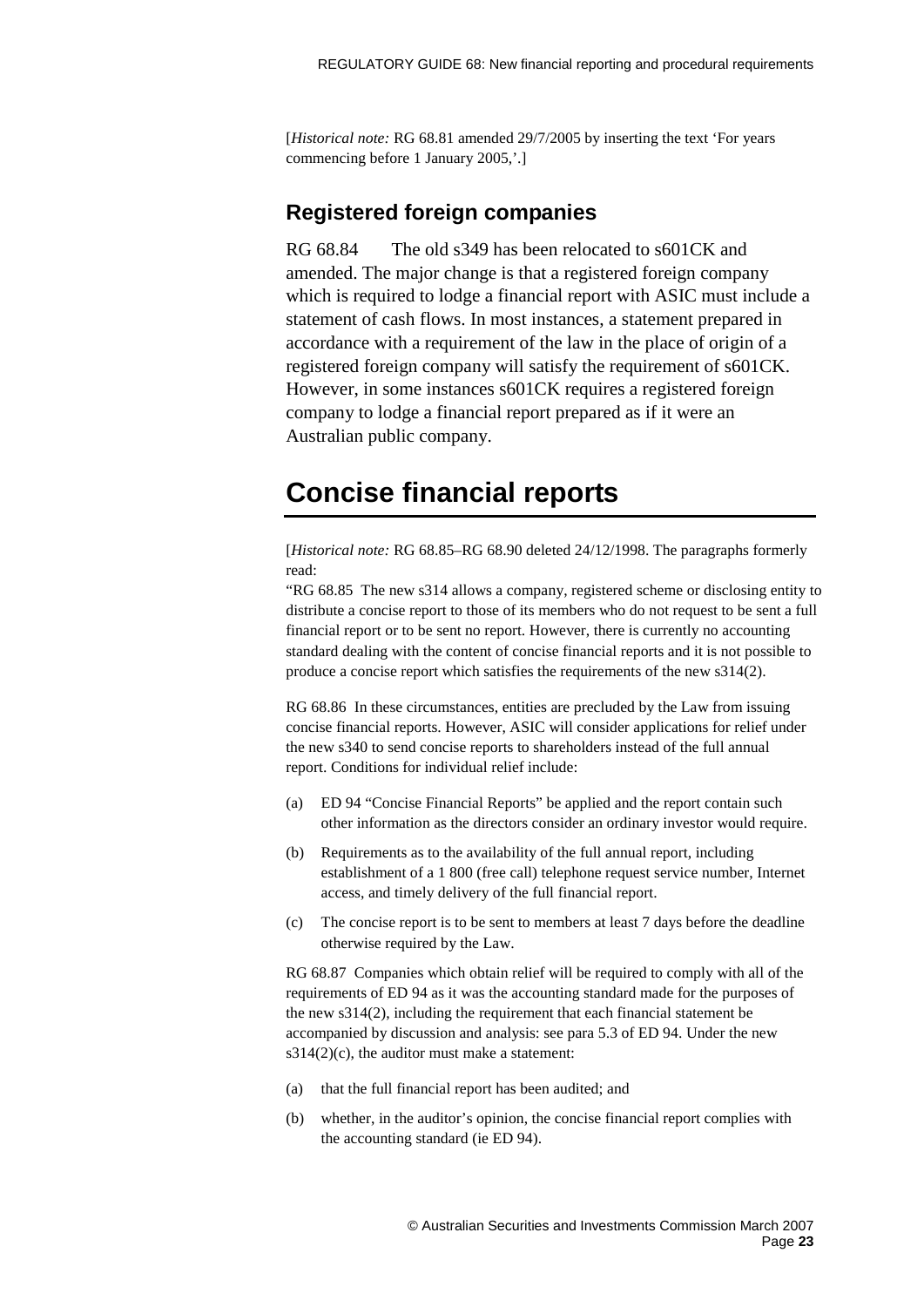In order to form the opinion referred to in (b) above, it would be necessary for the auditor to audit the discussion and analysis.

RG 68.88 Because ED 94 is not an accounting standard, the concise financial report of companies obtaining relief will also be required to include all information which the directors believe an ordinary investor would require. Where this information is additional to that required by ED 94, it may be included in a separate section of the concise financial report (eg separate pages). This section would be part of the concise financial report but would not be required to be audited (eg it could be excluded from page numbers referred to in the statement by the auditor required by the new  $s314(2)(c)$ ).

RG 68.89 In determining whether to apply for individual relief, directors should take into account any additional audit costs which may relate to the concise financial report (including any costs relating to the discussion and analysis).

RG 68.90 For years ended on or before 30 June 1998, Class Order [CO 97/1009] continues to allow the public companies to issue short form reports to members who request a short form report instead of the full financial report. For years ending on or after 1 July 1998, ASIC Class Order [CO 98/102] allows entities to issue short form reports to members who request a short form report instead of the full financial report. Both class orders contain conditions for relief, including requirements as to the content of short form reports. Class Order [CO 98/102] will be revoked when an accounting standard dealing with concise financial reports becomes operative."]

## <span id="page-23-0"></span>**Accounting impact of share capital requirements**

### **Treatment of share premium account**

RG 68.91 CLRA repealed the old s191 of the Law dealing with the establishment and maintenance of share premium accounts. The new s1446 requires the balance of the share premium account to be transferred to share capital at the start of 1 July 1998 (ie irrespective of the financial year end of the company).

RG 68.92 The new s1447 allows the balance of the former share premium account to be applied for certain purposes and companies should continue to maintain records of the balance of the former share premium account.

RG 68.93 Accounts for years ended on or before 30 June 1998 should continue to disclose the share premium account on the balance sheet. However, it may be appropriate to note any material transfer as a subsequent event.

RG 68.94 Financial reports for years ending on or after 1 July 1998 should reflect the transfer of the balance of the share premium account into share capital on 1 July 1998. However, ASIC encourages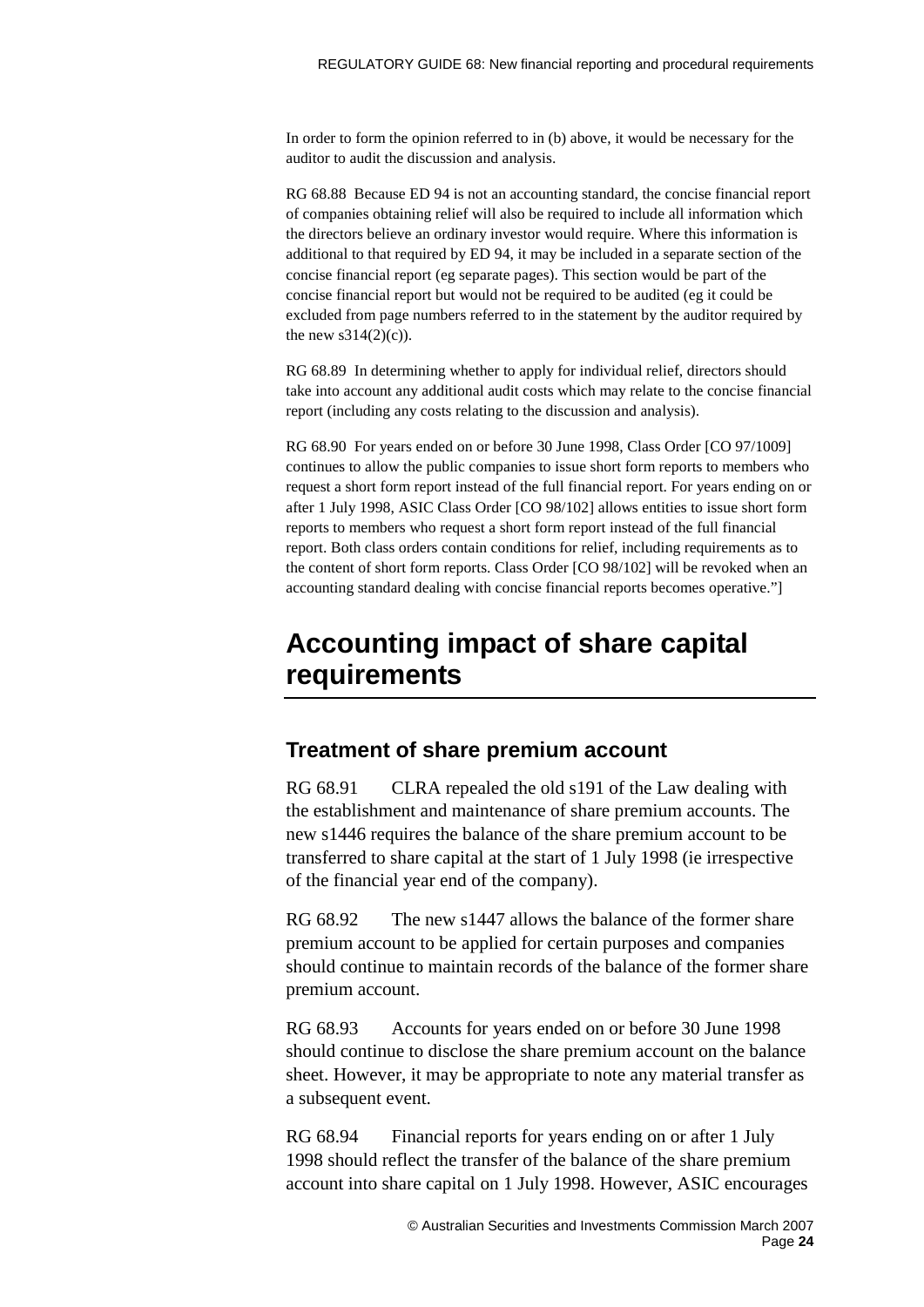disclosure of the balance of the former share premium account in the notes to the financial statements if the information is material. In some cases, such disclosure may be necessary to provide relevant and reliable information.

RG 68.95 The balance of the share premium account or former share premium account (or part thereof) may be required to be classified as liabilities in accordance with AASB 1033 "Presentation and Disclosure of Financial Instruments" (eg where it relates to redeemable preference shares issued prior to 1 July 1998).

### **Redemption of preference shares**

RG 68.96 Section 1446 requires the balance of the capital redemption reserve to be transferred to share capital at the start of 1 July 1998.

RG 68.97 From 1 July 1998, the new s254K(b) only allows preference shares to be redeemed "out of profits or the proceeds of a new issue of shares made for the purpose of the redemption". However, it may also be possible under s1447 to meet the premium payable on the redemption of preference shares issued before 1 July 1998 from the former share premium account.

RG 68.98 As the balance of the Capital Redemption Reserve created on redemptions of preference shares prior to 1 July 1998 was required to be transferred into share capital, it is inappropriate to create a new capital reserve on redemptions on or after 1 July 1998. It is also inappropriate to reduce share capital in respect of any redemption given that the nominal amount of any redemptions prior to 1 July 1998 have not resulted in any reduction in share capital (after taking into account the transfer of the balance of the Capital Redemption Reserve into share capital).

RG 68.99 Redeemable preference shares would normally be classified as a liability in accordance with accounting standard AASB 1033 "Presentation and Disclosure of Financial Instruments" or accounting standard AASB 132 "Financial Instruments: Presentation and Disclosure". Where s254K(b) applies and the redemption is out of the proceeds of a fresh issue of shares, the entries would be as follows (assuming the fresh issue of shares and redemption are satisfied by cash):

DR Cash

CR Share capital (equity/liability)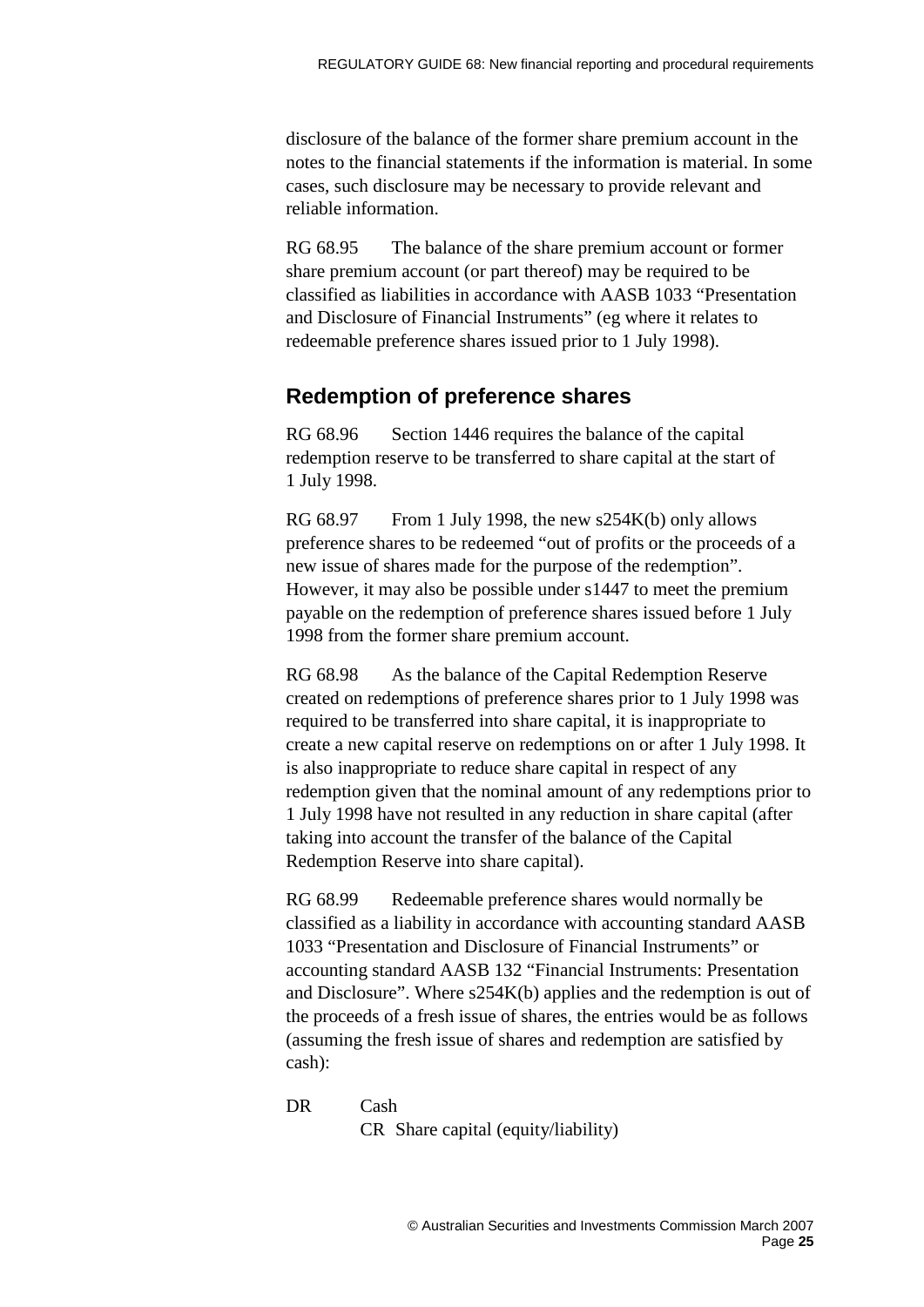#### DR Share capital — redeemable preference shares (liability) CR Cash

[*Historical note:* RG 68.99 amended 29/7/2005 by inserting the text 'or accounting standard AASB 132 "Financial Instruments: Presentation and Disclosure"'.]

 $RG 68.100$  Where  $s254K(b)$  applies and the redemption is "out of profits", the amount of the redemption should be recorded in the appropriations section of the profit and loss account rather than as an expense. The redemption is met "out of profits" rather than being a component of profits. The requirement of s254K(b) would take precedence over the requirements of accounting standards or any Statement of Accounting Concepts.

RG 68.101 Redeemable preference shares are normally a liability in substance and the repayment of a liability would not normally give rise to an expense. Where all or part of the redemption is met out of profits, s254K(b) requires an additional entry in the nature of a transfer from retained profits in order to preserve the capital of the company and protect creditors. The entries required would be as follows (assuming the redemption is satisfied by cash):

| DR | Profit and loss appropriation |
|----|-------------------------------|
|    | CR Share capital (equity)     |

DR Share capital — redeemable preference shares (liability) CR Cash

These two entries are consistent with the entries required where there is a fresh issue of shares: see RG 68.99. While the first entry would not be required on the repayment of a liability which was not required to be classified as share capital for the purposes of the Law, preference shares are share capital under the Law and their redemption must be made in accordance with the requirements of the Law. For example, it would be inappropriate to transfer the amount out of profits to a reserve account which would not be subject to a restriction under the Law on the payment of dividends out of those profits.

RG 68.102 ASIC has been made aware that the treatment required by the Law on the redemption of preference shares out of profits (as outlined in RG 68.101) may have taxation consequences which might not exist if the Law did not require a redemption "out of profits of the proceeds of a new issue of shares made for the purpose of the redemption". Some may seek to argue that the outcome detailed in RG 68.101 is an unintended consequence, however, ASIC believes it is in accordance with the requirements of the Law.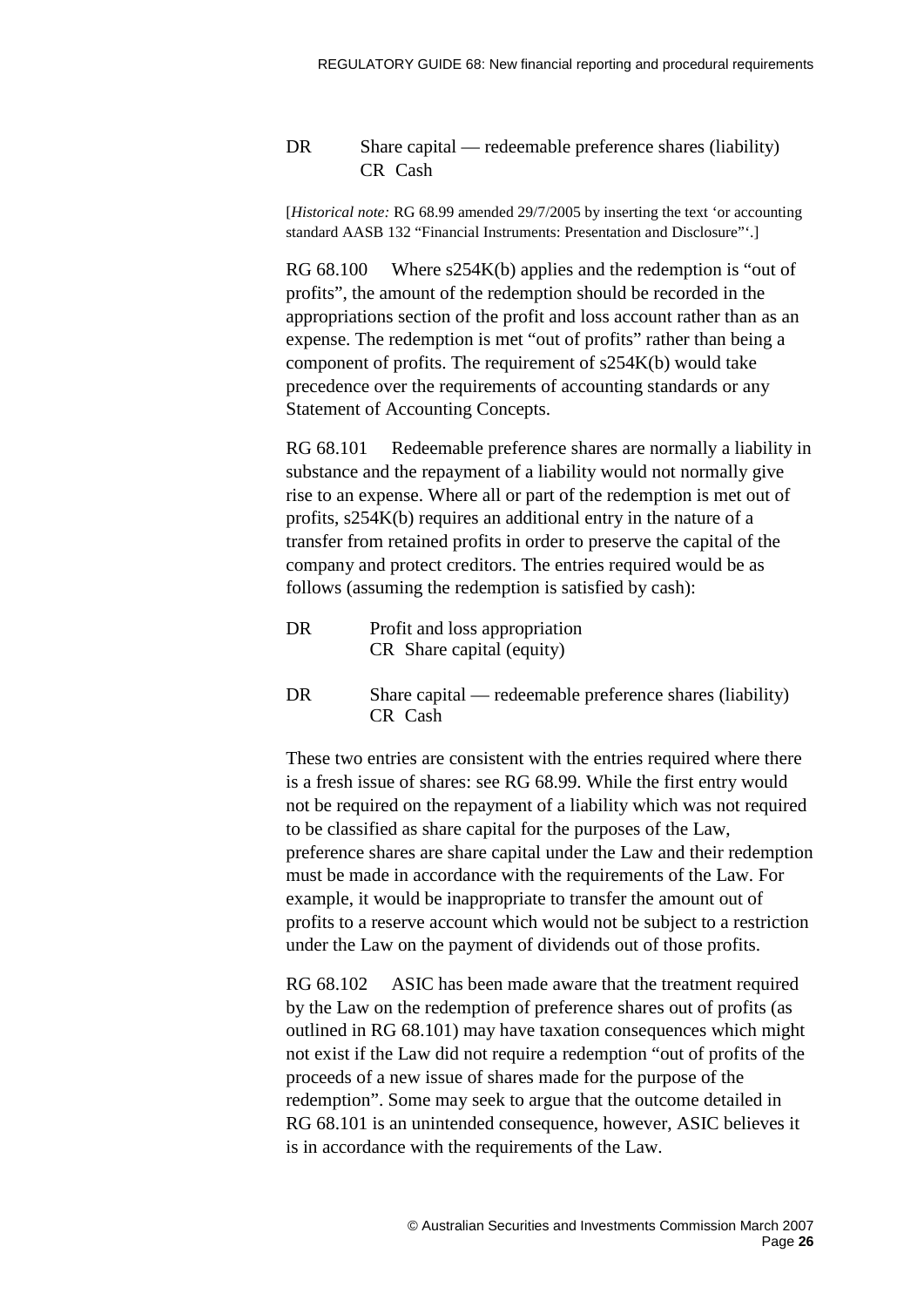RG 68.103 As stated in RG 68.97, redeemable preference shares issued prior to 1 July 1998 may still be redeemed out of the former balance of a share premium account (refer s1447 of the Law). It is also now possible to buy-back redeemable preference shares (refer note 2 to new s257A of the Law).

## <span id="page-26-0"></span>**Lodgment of company annual returns and financial reports**

### **Lodgment requirements to 30 June 1998**

RG 68.104 Until 30 June 1998, the old s335(1) required public companies to lodge their annual return (under old reg 3.8.02) (accompanied by their accounts and reports if they were not disclosing entities) within:

- (a) 1 month after their annual general meeting ("AGM") for a financial year; or
- (b) if no AGM was held within the period required, 6 months after the end of the financial year.

RG 68.105 Under the old s335(1A), proprietary companies were required to lodge an annual return for each calendar year by 31 January in the next calendar year. Those proprietary companies required to lodge accounts and reports were generally required to do so within 4 months after the end of their financial year unless they were disclosing entities: see old s317B and old s283D.

RG 68.106 For financial years ended on or before 30 June 1998, companies which were disclosing entities were required to lodge their accounts and reports within 90 days after the end of the financial year: see old s317A, old s283D(2) and old s58C(4)(a).

## **Annual return lodgment requirements from 1 July 1998**

RG 68.107 From 1 July 1998 (irrespective of the financial year of the company), the new s 345 requires all companies to lodge their annual returns by 31 January each year unless ASIC and the company agree a different deadline in writing. This requirement is not linked to a particular financial year or calendar year. The new s1436(1) requires public companies to lodge their next annual return by 31 January 1999.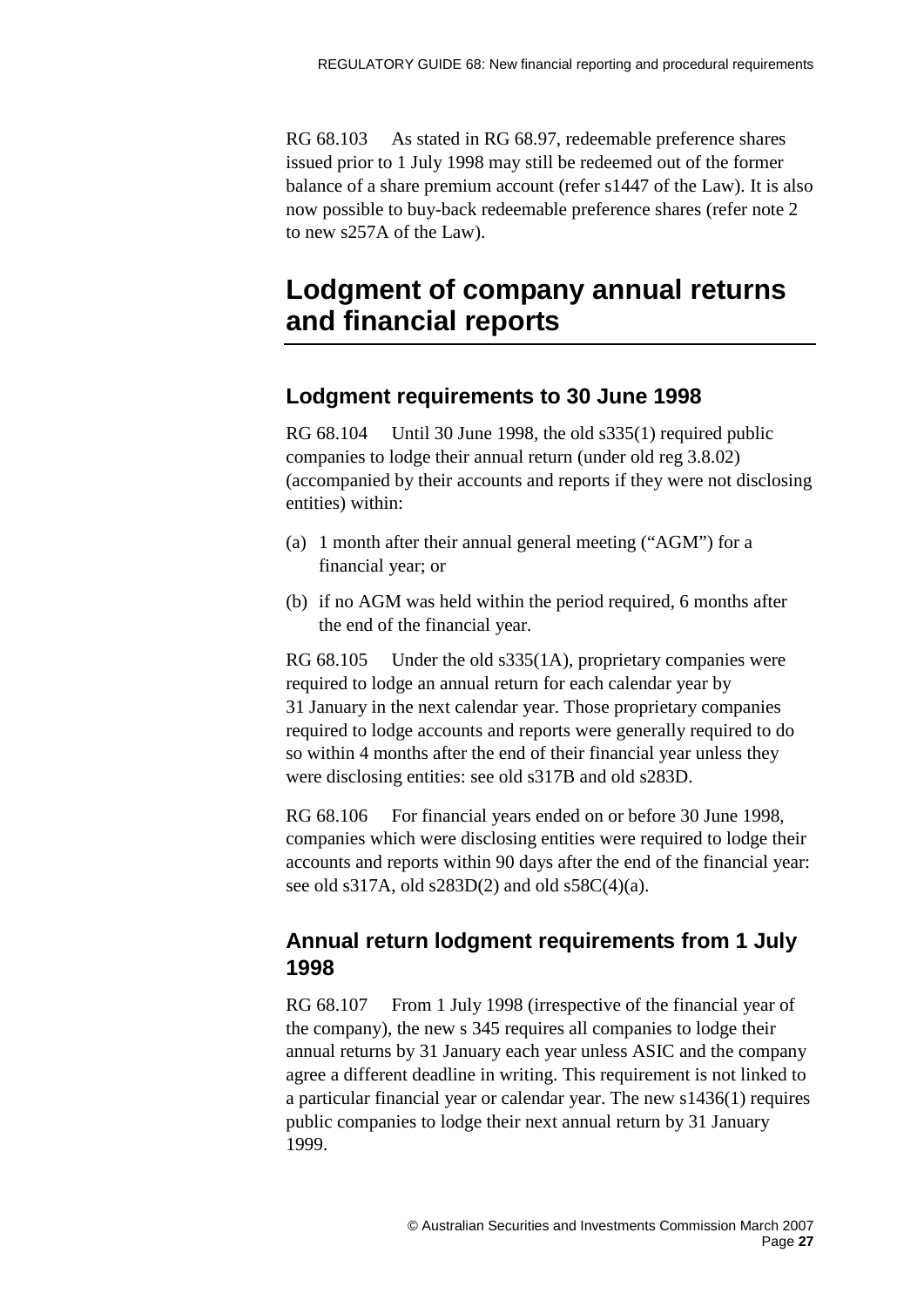RG 68.108 The requirements of s1436(2) have caused confusion for some. Subsection 1436(2) is redundant and would have only applied if CLRA had commenced within 6 months before a 31 January. CLRA commenced on 1 July 1998 which is more than 6 months before 31 January 1999.

RG 68.109 From 1 July 1998, public companies which are not disclosing entities can no longer lodge their accounts and reports with their annual return, irrespective of the financial year end.

RG 68.110 Section 1432 requires public companies which are not disclosing entities to lodge accounts and reports for the last financial year ended on or before 30 June 1998 within one month after:

- (a) the first AGM after 30 June 1998 (this AGM must be held within 5 months after the end of the financial year and there must be an AGM each calendar year); or
- (b) the last day on which the company should have held its first AGM after 30 June 1998.

RG 68.111 For financial years ending on or after 1 July 1998, nondisclosing entities which are proprietary companies required to lodge financial reports or public companies must lodge their financial reports and reports within 4 months of the end of the financial year: see new s319(3)(b).

RG 68.112 Companies which are disclosing entities must lodge their accounts and reports within 90 days after the end of the financial year for years ended on or before 30 June 1998 (see RG 68.106) and within 3 months after the end of the financial year for years ended on or after 1 July 1998: see s319(3)(a).

### *Newly registered companies*

RG 68.113 As noted in RG 68.107, from 1 July 1998 the new s345 requires all companies to lodge their annual returns by 31 January each year unless ASIC and the company agree a different deadline in writing. It is no longer possible for ASIC to issue a class instrument extending the deadline for particular kinds of companies.

RG 68.114 Under the old s335(1B), ASIC had issued class instruments extending the period of time for proprietary companies incorporated in the period from 1 October to 31 December to the immediately following 30 April (instead of 31 January as required by the old s335(1A)). An annual return lodged immediately after incorporation could be a burden on companies and normally did not provide much useful information. Many companies are formed as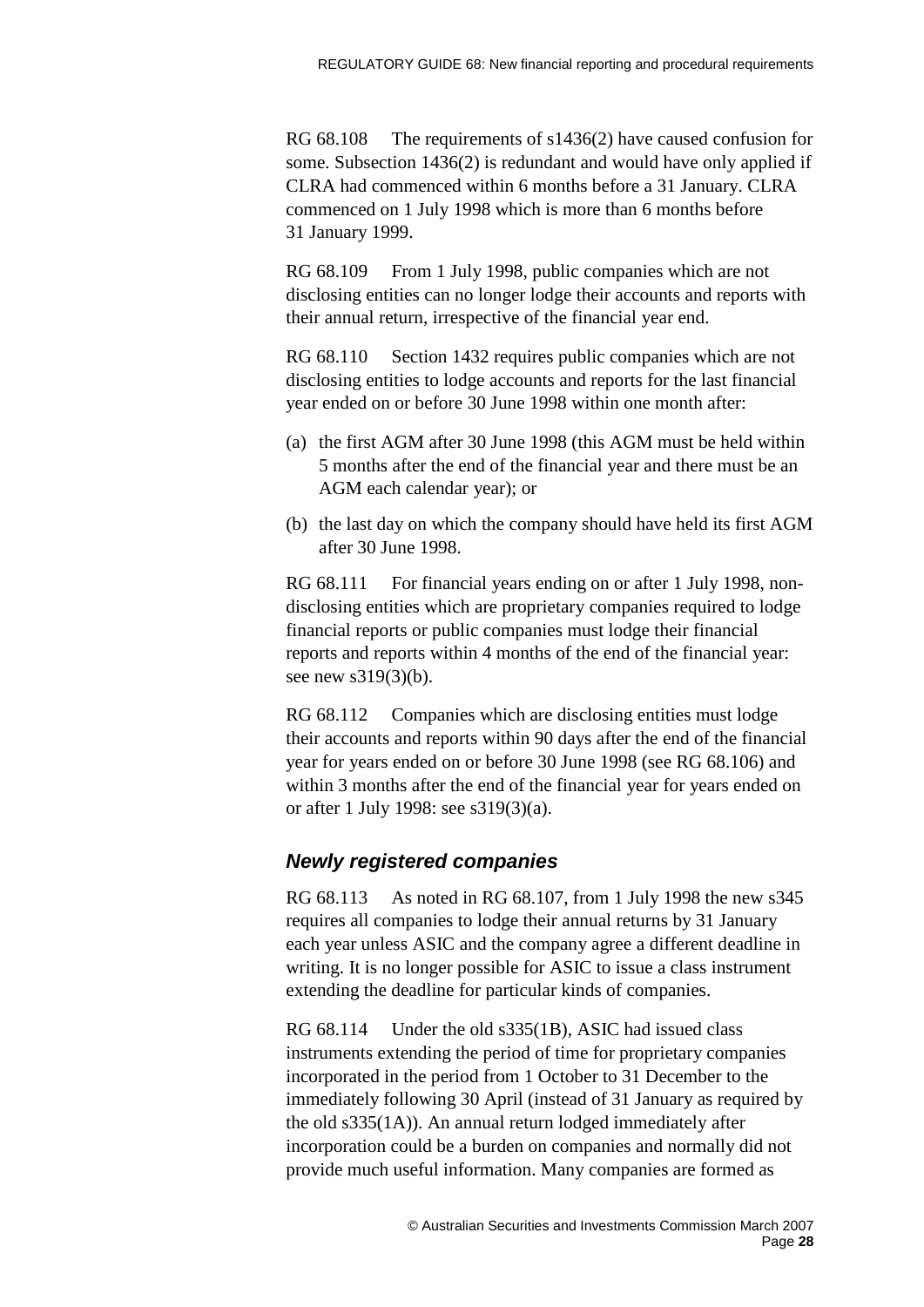shelf companies and later lodgment of the annual return provided information such as the names of any new directors of the company.

RG 68.115 The annual return for companies required by the new s348 is much simpler and shorter than that previously required. Hence, the burden for newly registered companies in lodging an annual return soon after registration is reduced.

RG 68.116 However, ASIC will make individual agreements with companies registered between 1 October and 31 December to lodge their first annual returns by the immediately following 30 April. This will be achieved through the pre-printed annual returns which are normally sent to companies registered between 1 October and 31 December in March of the following year. The pre-printed annual return will include a pre-printed line (which the company may elect to strike out) to the effect that the company accepts an offer made by ASIC to lodge the return late. If they prefer, companies registered between 1 October and 31 December may still lodge an annual return before the immediately following 31 January.

RG 68.117 Companies registered in January are not required to lodge an annual return until 31 January of the following year (ie about 12 months after registration). This is consistent with the provisions of the Law prior to CLRA. While the lodgment date for annual returns of proprietary companies is no longer related to a calendar year under the new s345, the Law is unclear as to the situation for newly registered companies. It is ASIC's view that the removal of the relationship to a calendar year was not intended to result in companies registered in January being required to lodge an annual return by the end of the month of registration.

RG 68.118 An extended deadline for lodging the first annual return may be useful for newly registered proprietary companies which are likely to be sold soon after registration (eg shelf companies). However, such companies may still need to lodge notice within 3 months of registration for the purposes of relief under one of the following class orders:

- (a) Class Order [CO 98/98] Relief from preparation and lodgment of audited financial reports for small proprietary companies which are controlled by foreign companies but which are not part of a "large group"; and
- (b) Class Order [CO 98/1417] Audit relief for proprietary companies.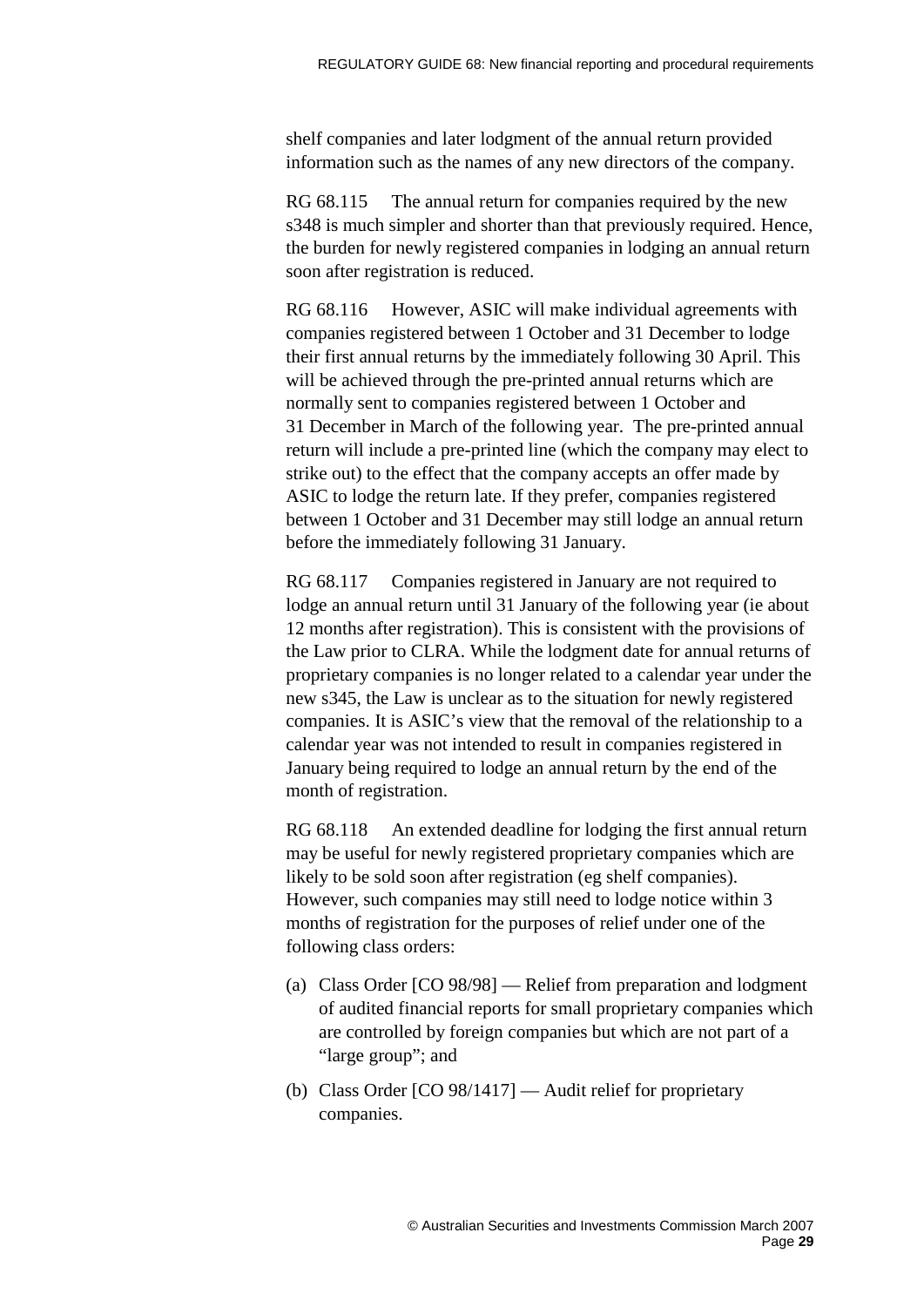## **Forms for lodgment of accounts/financial reports**

RG 68.119 ASIC has introduced a new Form 388 for the lodgment of financial reports, directors' reports and auditors' reports in respect of years ended on or after 1 July 1998. This form is to be used for all entities reporting under the new Chapter 2M (although separate forms are still to be used for the lodgment of accounts by licensed securities dealers and futures brokers pursuant to s860(2) and s1218(2)).

RG 68.120 For years ended on or before 30 June 1998, proprietary companies should continue to lodge their accounts, directors' report and auditors' report with the old Form 371 and all disclosing entities should continue to use the old Form 1002/7052.

RG 68.121 For years ended on or before 30 June 1998, public companies which are not disclosing entities are no longer able to lodge accounts and reports with their annual return: RG 68.109. Such companies should use the new Form 391C to lodge those accounts and reports. Public companies which are disclosing entities should use Form 1002/7052.

RG 68.122 ASIC will not take action against entities which have lodged accounts for years ended on or before 30 June 1998 with Form 388 prior to the date of this guide.

## <span id="page-29-0"></span>**Annual general meetings ("AGMs")**

### **AGM must be held in every calendar year**

RG 68.123 The new s250N(2) requires public companies which have more than 1 member to hold an AGM in each calendar year and within 5 months of the end of the financial year. This is similar to the requirement in the old s245(1).

RG 68.124 A public company which, for example, changes its financial year from the 12 months ending 30 June 1999 to the 18 months ending 31 December 1999 (to synchronise with a parent pursuant to the new s 323D(3) and 323D(4) or ASIC Class Order [CO 98/96], or in accordance with individual relief granted by ASIC pursuant to s340), will still be required to hold an AGM during the 1999 calendar year.

RG 68.125 The new s 317 requires the directors to lay the financial report, directors' report and auditor's report ("the reports") for the last financial year before the AGM. In the example, it would be necessary to lay the reports for the financial year ended 30 June 1998 before the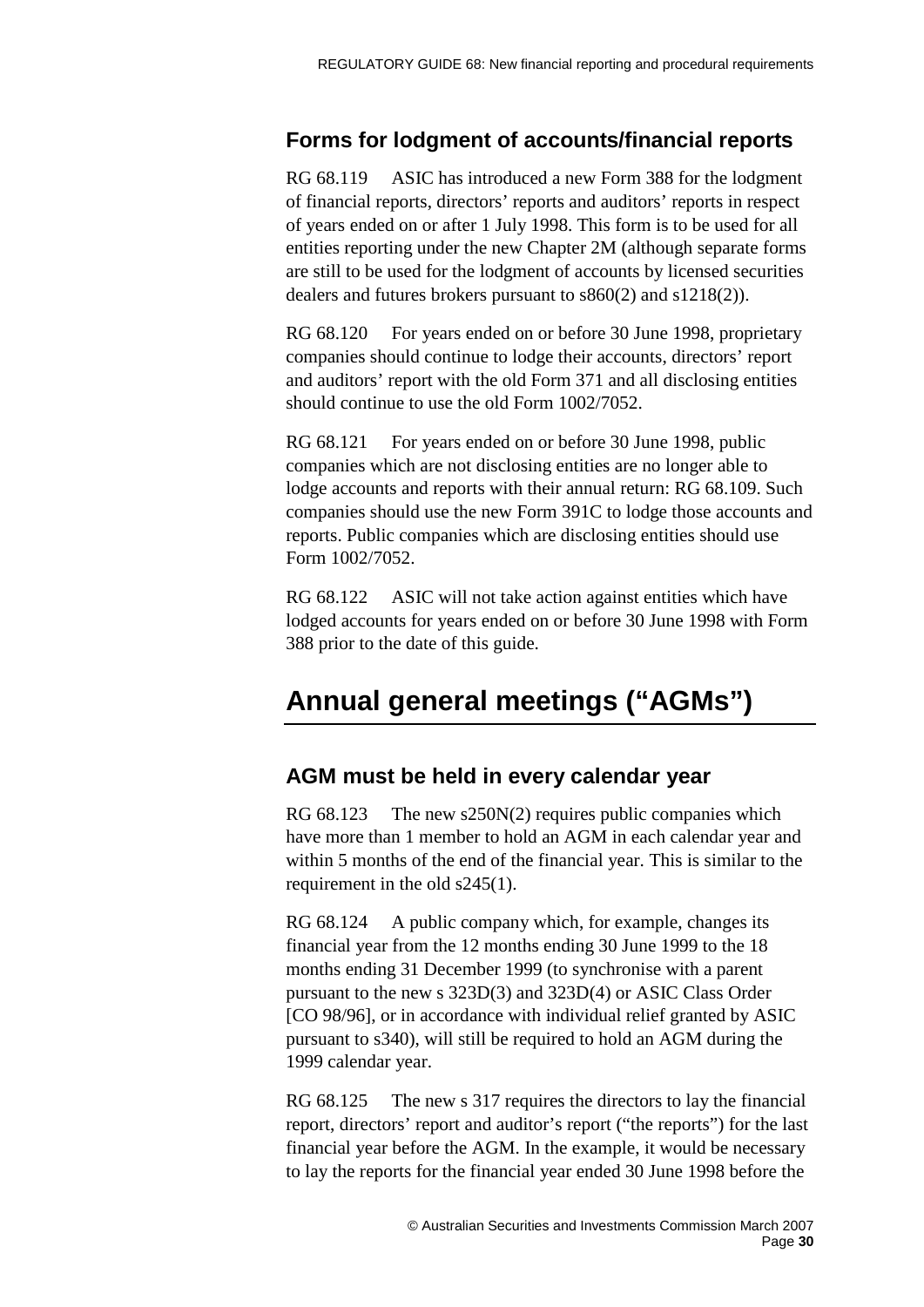1999 AGM even though those reports should have already been laid before the 1998 AGM.

RG 68.126 However, the new s315(1) does not require the reports to be sent to members for a second time.

RG 68.127 ASIC also has power under the new s250P to extend the time to hold an AGM and this has the effect of allowing ASIC to extend the period of 5 months as well as provide relief from the requirement to hold an AGM in each calendar year. Applications for extension of time should be lodged at the Regional Office in the state or territory where the company has its principal place of business. (For further information see Regulatory Guide 44 *Annual general meeting — extension of time* (RG 44).)

## **Timing requirements for first AGM**

RG 68.128 The first AGM of a public company following registration is required to be held within 18 months of the registration of the company: s250N(1). However, the following might raise questions as to whether the timing of the first AGM is also governed by the requirements of s250N(2) that an AGM be held in each calendar year and within 5 months of the end of the financial year:

- (a) the absence of a specific exception from  $s250N(2)$  for the first financial year (as there had been with the old  $s245(1)$ );
- (b) the use of the word "must" in s250N(1) rather than "may" in the old s245(2), which might appear to impose an obligation on a company to hold its first AGM within 18 months but not give a company the right to hold an AGM at any time within the first 18 months;
- (c) the note to s250N(2), which indicates that both s250N(1) and s250N(2) to be must be complied with in relation to the first AGM; and
- (d) paragraph 10.74 of the Explanatory Memorandum to the Company Law Review Bill 1998 — "For a newly formed company there is a separate requirement for the company to hold its first AGM as well as the normal requirement to hold regular AGMs. However, one meeting may be held at a time which will satisfy both requirements (Bill s250N(1) and (2))."

RG 68.129 Despite the matters referred to in (a) to (d) of RG 68.128, ASIC considers the appropriate interpretation of the Act to be that only s250N(1) has operation in relation to the first AGM of a company. If it were interpreted that both s250N(1) and s250N(2)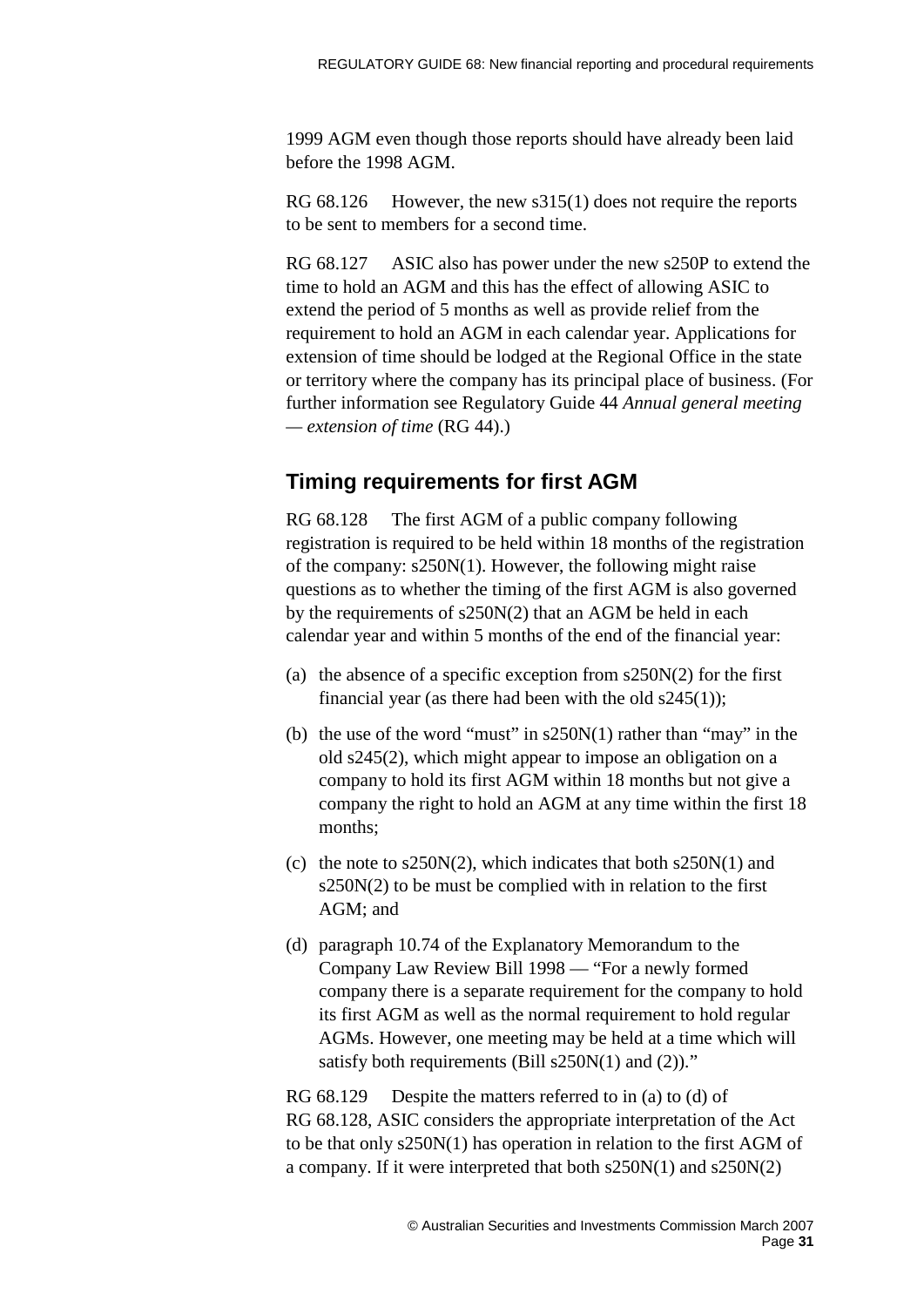applied to the first AGM, that could result in s250N(1) either having no effect (ie if the first AGM were required to be held within each calendar year and could never be held more than 12 months after registration) or having limited effect (ie if the first AGM were required to be held within 5 months of the end of the first financial year, where that first financial year ended substantially before the end of 18 months).

RG 68.130 In some cases, it may be possible to hold one or more AGMs prior to the end of the first financial year after registration. For example, if a company's first financial year is a period of 18 months, it would be required by s250N(1) to hold an AGM prior to completion of the financial report for that financial year. No financial report is required to be laid before an AGM held prior to the end of the first financial year: see also note 1 to s317.

[*Historical note:* RG 68.128–RG 68.130 replaced 22/12/2005. The paragraphs formerly read:

'RG 68.128 The first AGM of a public company following registration is required to be held within 18 months of the registration of the company: new s 250N(1). However, the timing of the first AGM is also governed by the requirements of s250N(2) that an AGM be held in each calendar year and within 5 months of the end of the financial year. There is no specific exception from  $s250N(2)$  for the first financial year (as there had been with the old  $s245(1)$ ) and the requirement for both s250N(1) and s250N(2) to be complied with in relation to the first AGM is made clear by:

- (a) the note to s  $250N(2)$ ; and
- (b) paragraph 10.74 of the Explanatory Memorandum to the Company Law Review Bill 1998 — "For a newly formed company there is a separate requirement for the company to hold its first AGM as well as the normal requirement to hold regular AGMs. However, one meeting may be held at a time which will satisfy both requirements (Bill s250N(1) and (2))."

RG 68.129 Because a company is required to hold an AGM each calendar year under s250N(2), the latest time which it can hold its first AGM is 12 months after registration (assuming it is registered on 1 January and holds the AGM on 31 December of the same year). In using the word "must", s250N(1) imposes an obligation on a company to hold its first AGM within 18 months but does not give a company the right to hold an AGM at any time within the first 18 months (the old s245(2) used the word "may" which created such a right).

RG 68.130 In some cases, it may be possible to hold the AGMs for two calendar years prior to the end of the first financial year after registration. However, a third AGM would still need to be held within 5 months of the end of the first financial year. No financial report is required to be laid before an AGM held prior to the end of the first financial year: see also note 1 to s317.'].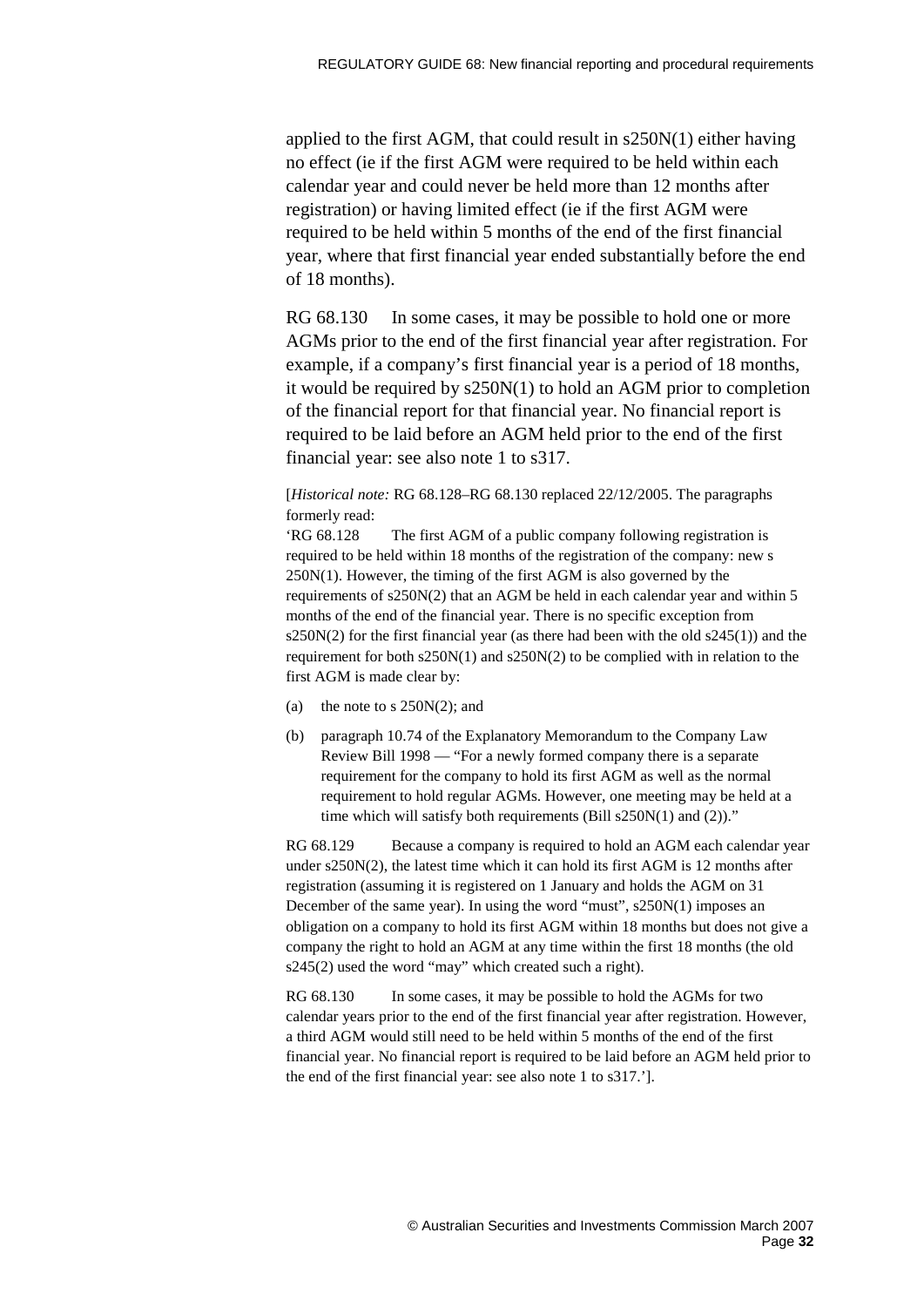## <span id="page-32-0"></span>**General meeting notice period for public companies**

### **Background**

RG 68.131 The requirements to give notice of meetings and the requirements in relation to the distribution of financial reports to members are contained in separate provisions of the Law. The new requirements as to notice are generally operative from 1 July 1998 while the new requirements as to the distribution of financial reports are operative for financial years ending on or after 1 July 1998.

### **Notice requirements**

RG 68.132 Up to 30 June 1998, the Law only required 14 days notice to be given of most general meetings: see old s 247(2). From 1 July 1998 (irrespective of the financial year of a company), the new s 249H requires 21 days notice of a meeting of members of a public or proprietary company other than a listed company (for which 28 days notice is required under s 249HA). Members can agree to shorter notice.

RG 68.133 Under s 1424A, the 28 day requirement for listed companies does not apply where notice of a meeting was given before 1 July 1998.

### **Requirements to distribute accounts/financial reports**

RG 68.134 For financial years ended on or before 30 June 1998, the old s315(2) requires a public company to send its financial report and reports to members at least 14 days before the AGM. For financial years ended on or after 1 July 1998, the new s315(1) requires a public company to distribute its financial report to members by the earlier of:

- (a) 21 days before the next AGM after the end of the financial year; and
- (b) 4 months after the end of the financial year.

RG 68.135 There is no need for a public company to send its financial report to members at the same time as the notice of its AGM. For financial years ended on or before 30 June 1998, a public company which is unable to distribute its financial report earlier, could send notices of the AGM to its members in accordance with the 21 day or 28 day requirement and make a second mail out of its accounts to meet the 14 day requirement.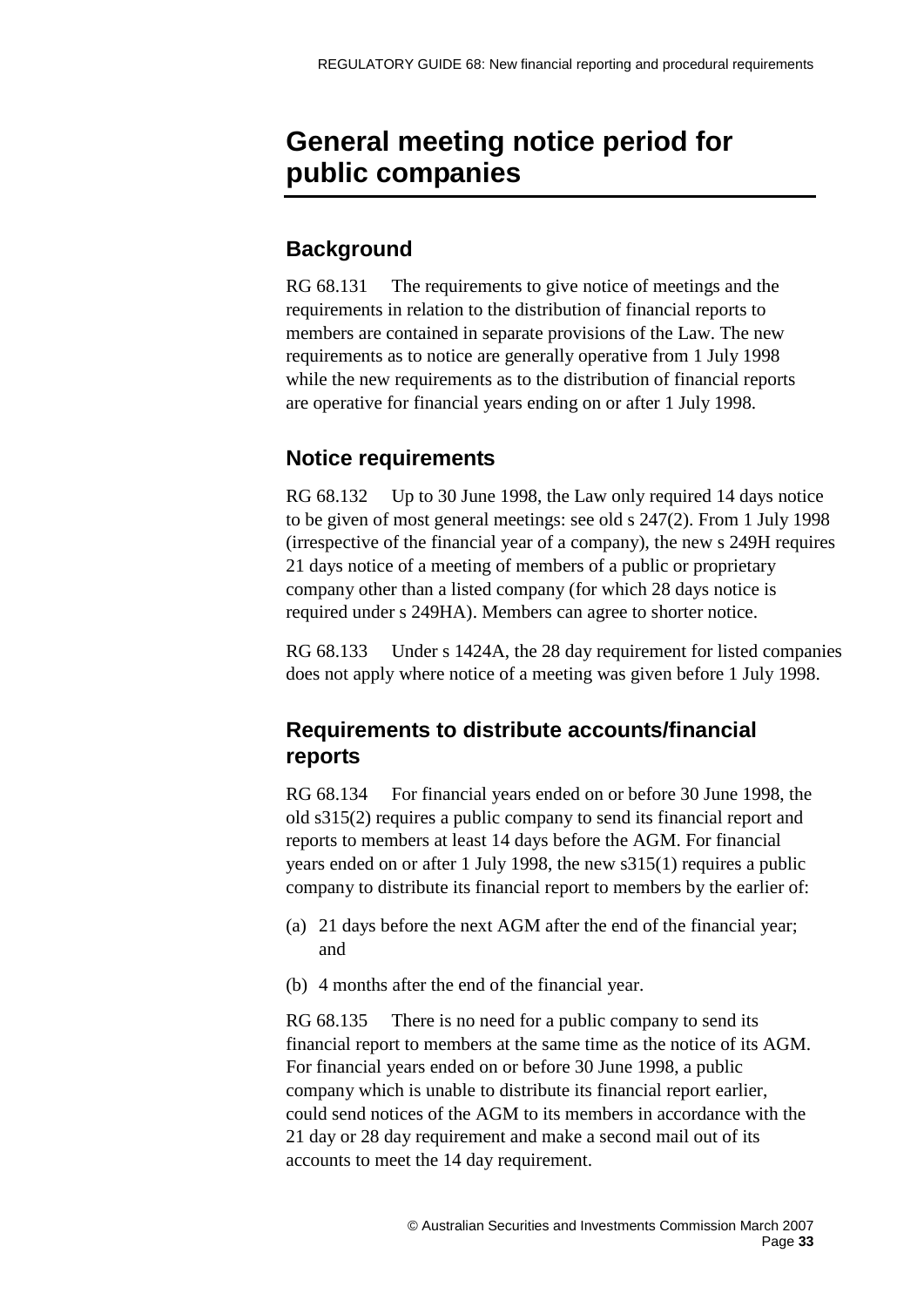### **No action situation**

RG 68.136 ASIC recognises that the 28 day notice period for meetings of listed companies was introduced late in June 1998. ASIC will not take action against listed companies which, because of genuine logistical difficulties, are unable to comply with the requirement that they give members 28 days advance notice of an AGM held during the 1998 calendar year in respect of a financial year ended 30 June 1998. However, members must still be provided with at least 21 days notice of the meeting.

RG 68.137 Companies should seek their own advice on the operation of s1322 and the possibility of civil actions by third parties for non compliance with the Law.

### **More information**

RG 68.138 For more information concerning the matters discussed in paras RG 68.131–RG 68.137, see Information Release [IR 98/11] *Transitional issues — 28 day notice of general meetings* (dated 10 July 1998) and Media Release [MR 98/215] *ASIC allows limited relief on 28 day notice period* (dated 21 July 1998).

## <span id="page-33-0"></span>**Directors' and officers' remuneration of registered schemes**

[*Historical note:* RG 68.139–RG 68.143 inserted 6/10/1999. RG 68.144 inserted 20/7/2004. For text of old paragraph RG 68.144 see historical note below under heading 'Market value accounting by registered schemes'.

Heading 'Directors' and officers' remuneration of registered schemes' and RG 68.139–RG 68.144 deleted 26/3/2007. RG 68.139–RG 68.144 formerly read:

'RG 68.139 Section 285(3)(b) of the Law deems directors and officers of responsible entities to be directors and officers of their registered schemes. ASIC has been asked whether this affects the disclosure of directors' and officers' remuneration by schemes under accounting standards AASB 1017 "Related party disclosures" and AASB 1034 "Information to be disclosed in financial reports".

RG 68.140 The standards require the amount paid indirectly to directors and executive officers to be disclosed. Concerns have been expressed by some that the application of s285(3)(b) would necessitate disclosure in registered scheme financial statements of any amounts paid to the directors and executive officers of a responsible entity which are supported by the fees paid by a registered scheme to the responsible entity.

RG 68.141 Section 285(3)(b) does not apply in this manner. It is only intended to allow the shorthand 'director (or 'officer') of a registered scheme' to be used in place of 'director (or 'officer') of the responsible entity of a registered scheme' in Chapter 2M (eg s290, 292 and 312). The better view is that this is all  $s285(3)(b)$  is intended to do. Notably, this shorthand has not been used within Chapter 2M itself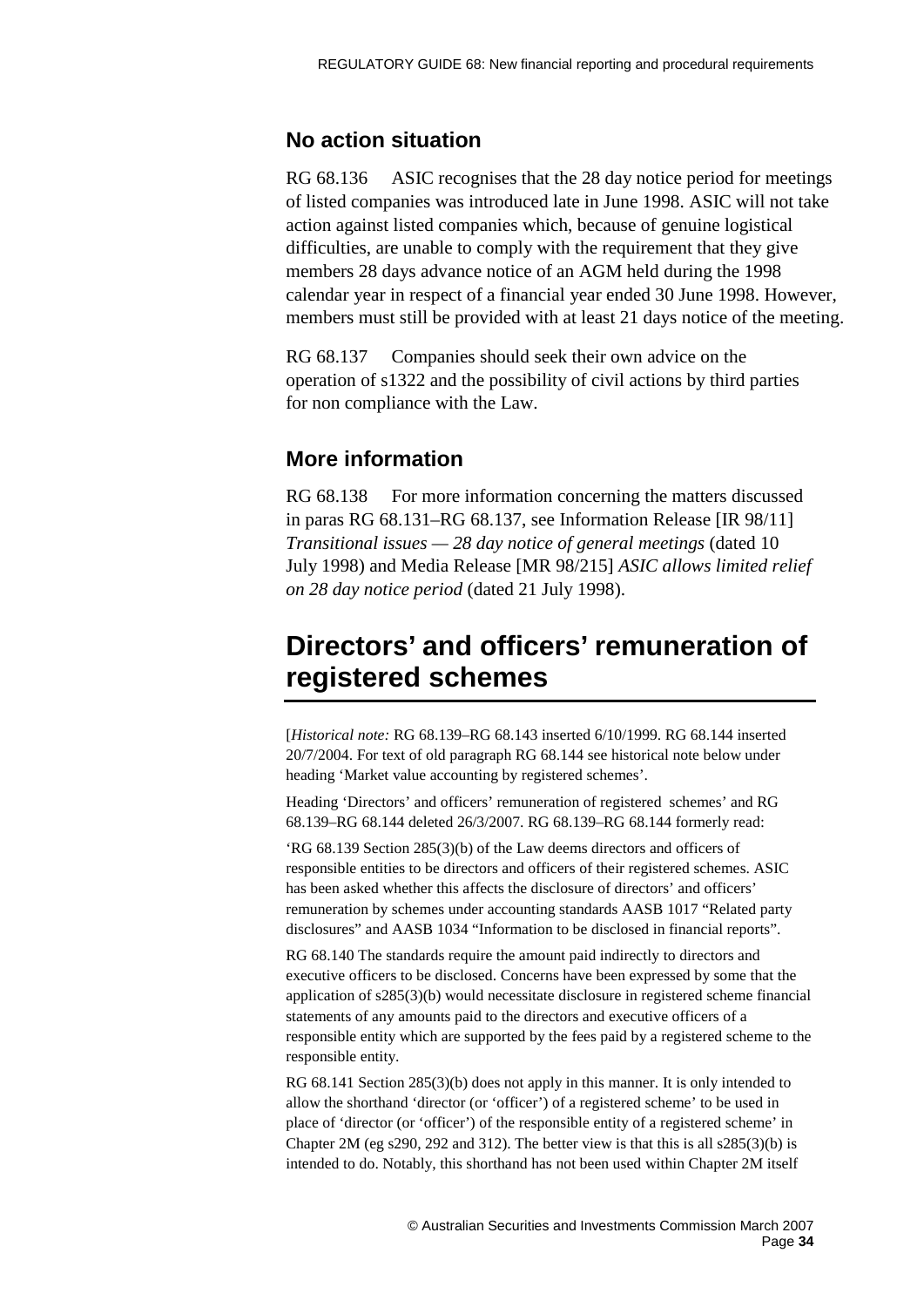to impose disclosure obligations about directors of responsible entities: see s300(12).

RG 68.142 There are specific requirements under the Law for disclosure of the remuneration of the responsible entity, its directors and officers, including:

- (a) the scheme's directors' report must disclose fees paid to the responsible entity by the scheme during or since the financial year (see  $s300(13)(a)$ ); and
- (b) the responsible entity's financial statements (which must be lodged with ASIC for the public record) must disclose:
	- (i) directors' remuneration in accordance with AASB 1017 which applies to reporting entities; and
	- (ii) officers' remuneration in accordance with AASB 1034 if the responsible entity is a disclosing entity.

RG 68.143 The application of s285(3)(b) to extend the disclosure requirements of AASB 1017 and AASB 1034 would be indirect, permanent and mandatory. It would also override the intentions implicit in the choice of terms and definitions in AASB 1017 and AASB 1034 by the AASB prior to the enactment of s285(3)(b). By contrast, translation provisions resulting from legislative changes are usually explicit, transitional, subject to contrary intention and designed to preserve the effect of the relevant provisions, despite the change in context: eg s1442 and 1465.

RG 68.144 The application of s285(3)(b) to extend the disclosure requirements of AASB 1017 and AASB 1034 would be indirect, permanent and mandatory. It would also override the intentions implicit in the choice of terms and definitions in AASB 1017 and AASB 1034 by the AASB prior to the enactment of s285(3)(b). By contrast, translation provisions resulting from legislative changes are usually explicit, transitional, subject to contrary intention and designed to preserve the effect of the relevant provisions, despite the change in context: eg s1442 and 1465.'.]

## <span id="page-34-0"></span>**CLERP 9 and AASB 1046**

[*Historical note:* Heading 'CLERP 9 and AASB 1046' and new paragraph RG 68.145 inserted 20/7/2004. For text of old paragraph RG 68.145 see historical note below under heading 'Market value accounting by registered schemes'.

Heading 'CLERP 9 and AASB 1046' and RG 68.145 deleted 26/3/2007. RG 68.145 formerly read:

'Until years commencing 1 July 2004, the sections of this practice note concerning the requirements of s.300A apply in full. This practice note does not reflect CLERP 9 amendments to s.300A and related regulations that come into effect for years commencing on or after 1 July 2004. For years ending on or after 30 June 2004, AASB 1046 must be applied by disclosing entities instead of Section 4 of AASB 1017 and Section 6 of AASB 1034 which are referred to in this practice note.'.]